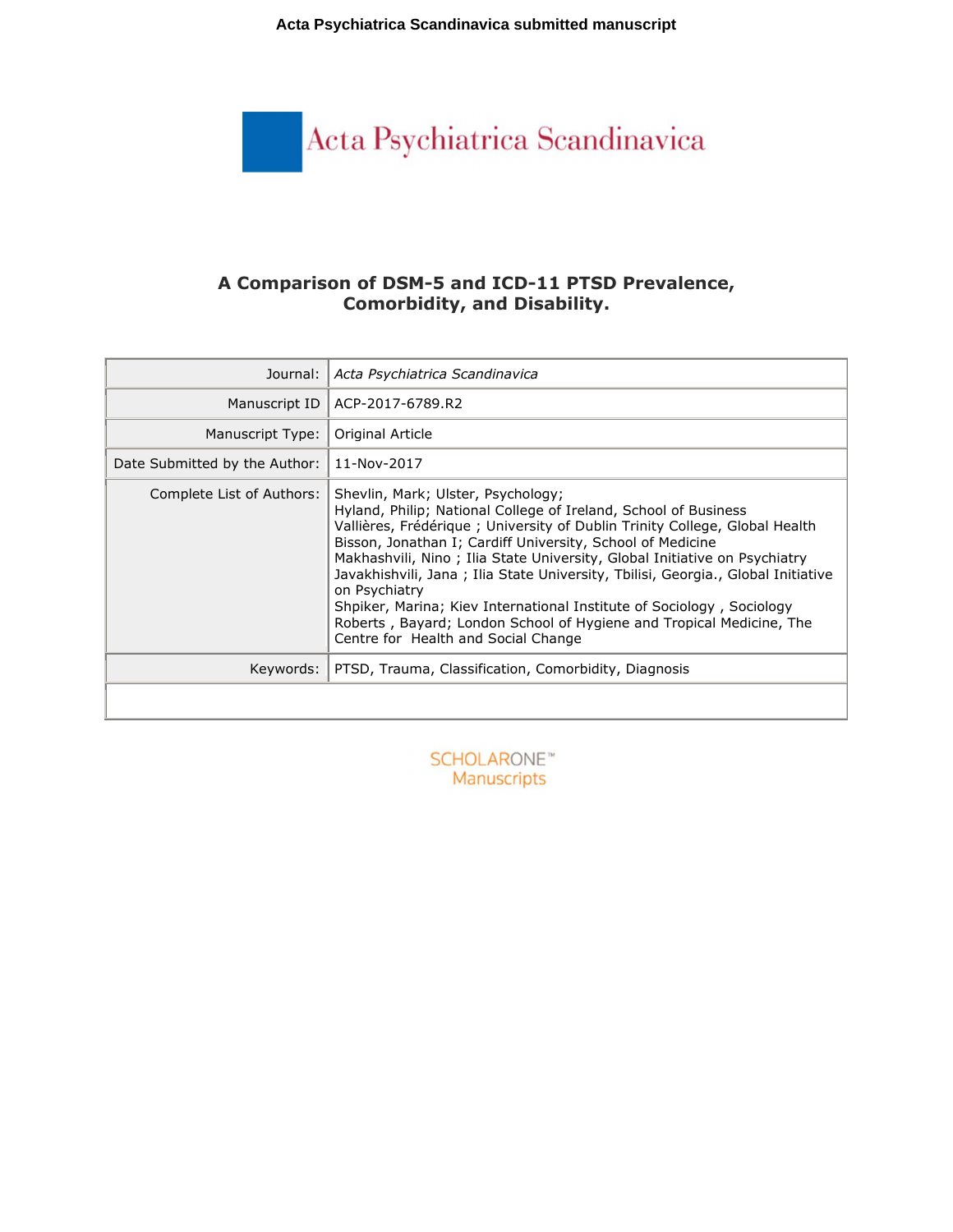A Comparison of DSM-5 and ICD-11 PTSD Prevalence, Comorbidity, and Disability: An Analysis of the Ukrainian Internally Displaced Person's Mental Health Survey

Mark Shevlin<sup>1</sup>, Philip Hyland<sup>2,3</sup>, Frederique Vallières<sup>3</sup>, Jon Bisson<sup>4</sup>, Nino Makhashvili<sup>5</sup>, Jana Javakhishvili<sup>5</sup>, Marina Shpiker<sup>6</sup>, Bayard Roberts<sup>7</sup>

<sup>1</sup> Psychology Research Institute, Ulster University, Londonderry, Northern Ireland.

<sup>2</sup> School of Business, National College of Ireland, Dublin, Ireland.

 $3$  Centre for Global Health, University of Dublin, Trinity College, Dublin, Ireland.

<sup>4</sup> Division of Psychological Medicine and Clinical Neurosciences, Cardiff University, Cardiff, Wales.

<sup>5</sup> Global Initiative on Psychiatry, Tbilisi, Georgia; Ilia State University, Tbilisi, Georgia.

<sup>6</sup> Kiev International Institute of Sociology (KIIS) Kiev, Ukraine.

<sup>7</sup> ECOHOST–The Centre for Health and Social Change, London School of Hygiene and Tropical Medicine, London, United Kingdom.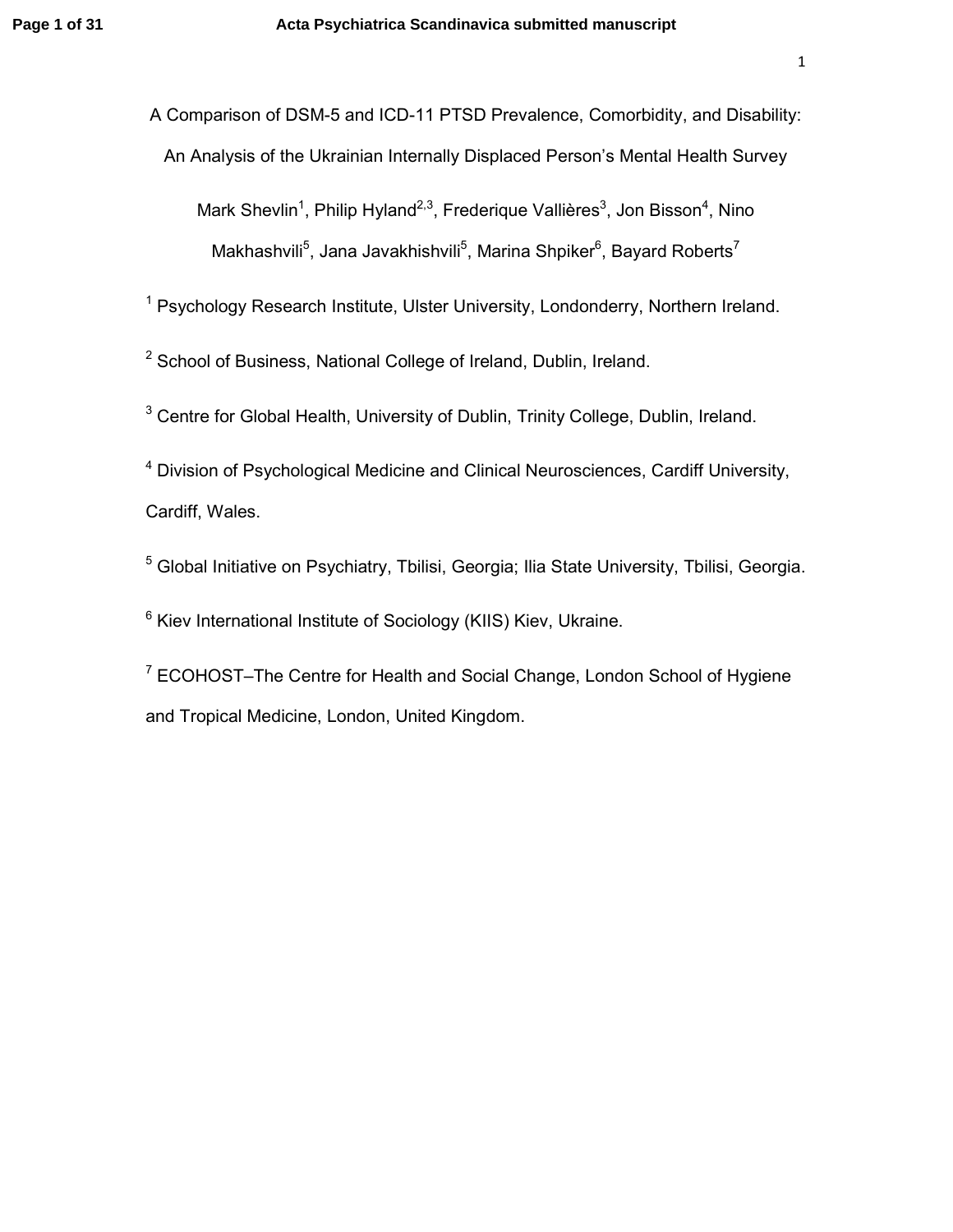#### Abstract

Objective: Recently, the American Psychiatric Association (DSM-5) and the World Health Organization (ICD-11) have both revised their formulation of posttraumatic stress disorder (PTSD). The primary aim of this study was to compare DSM-5 and ICD-11 PTSD prevalence and comorbidity rates, as well as the level of disability associated with each diagnosis. Method: This study was based on a representative sample of adult Ukrainian internally displaced persons (IDPs: N = 2,203). PTSD prevalence was assessed using the PTSD Checklist for DSM-5 and the International Trauma Questionnaire (ICD-11). Anxiety and depression were measured using the Generalized Anxiety Disorder Scale and the Patient Health Questionnaire-Depression. Disability was measured using the WHO Disability Assessment Schedule 2.0.

Results: The prevalence of DSM-5 PTSD (27.4%) was significantly higher than ICD-11 PTSD (21.0%), and PTSD rates for females were significantly higher using both criteria. ICD-11 PTSD was associated with significantly higher levels of disability and comorbidity.

Conclusion: The ICD-11 diagnosis of PTSD appears to be particularly well suited to identifying those with clinically relevant levels of disability.

Key words: Posttraumatic stress disorder (PTSD); DSM-5; ICD-11; Depression; Anxiety; Internally displaced persons.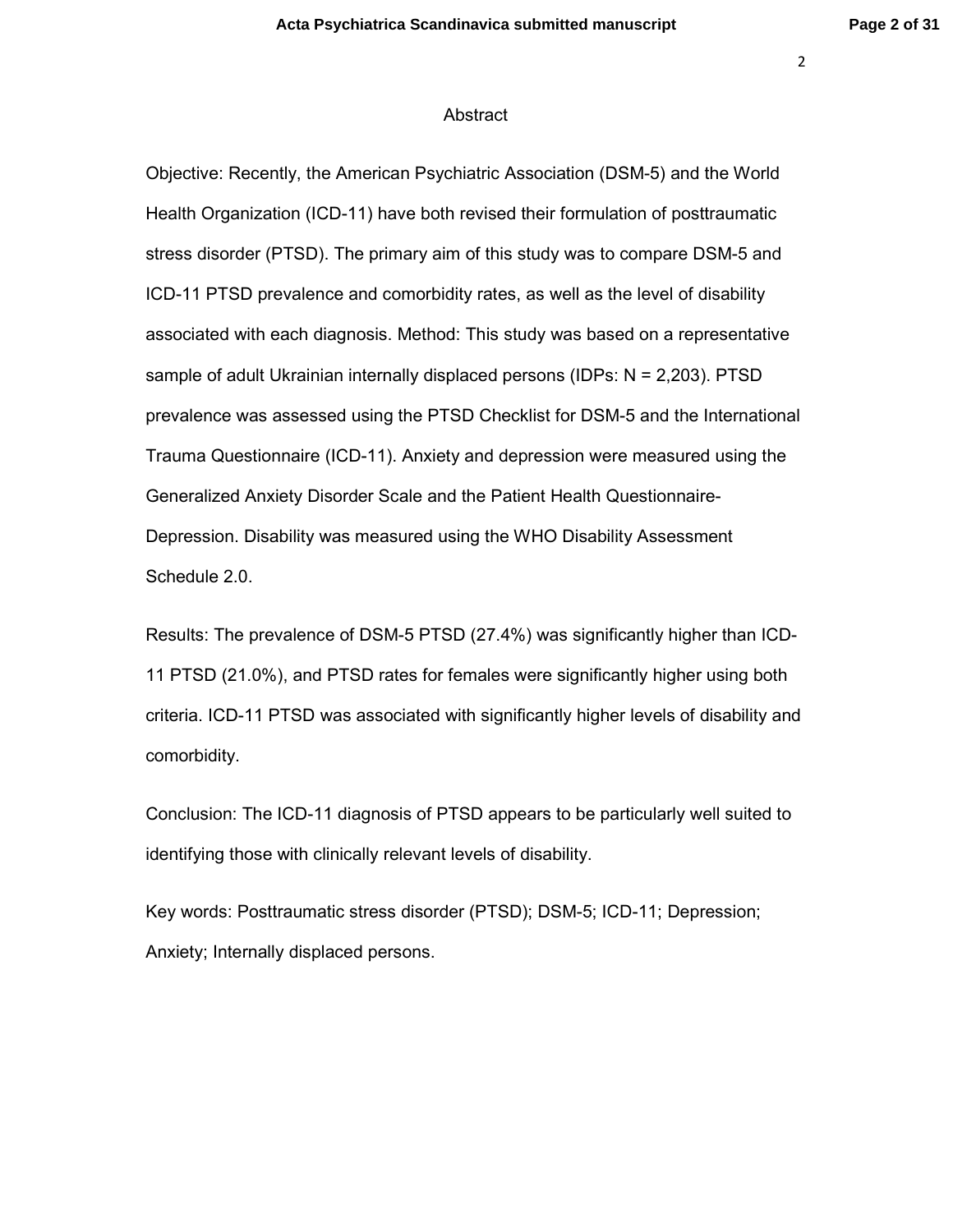## Significant Outcomes

- In a large representative sample of adult Ukrainian IDPs the prevalence of DSM-5 PTSD was 27.4% and 21.0% for ICD-11 PTSD.
- Higher levels of comorbidity with anxiety and depression were found for those who met the criteria for ICD-11 PTSD.
- Higher levels of disability were found for those who met the criteria for ICD-11 PTSD.

## Limitations

- Self-reported, rather than clinician assessed, PTSD symptoms were used.
- Disability, as measured using the WHODAS 2.0, was assessed only for the previous 30 days.
- The findings may not generalize to IDP populations in culturally distinct contexts.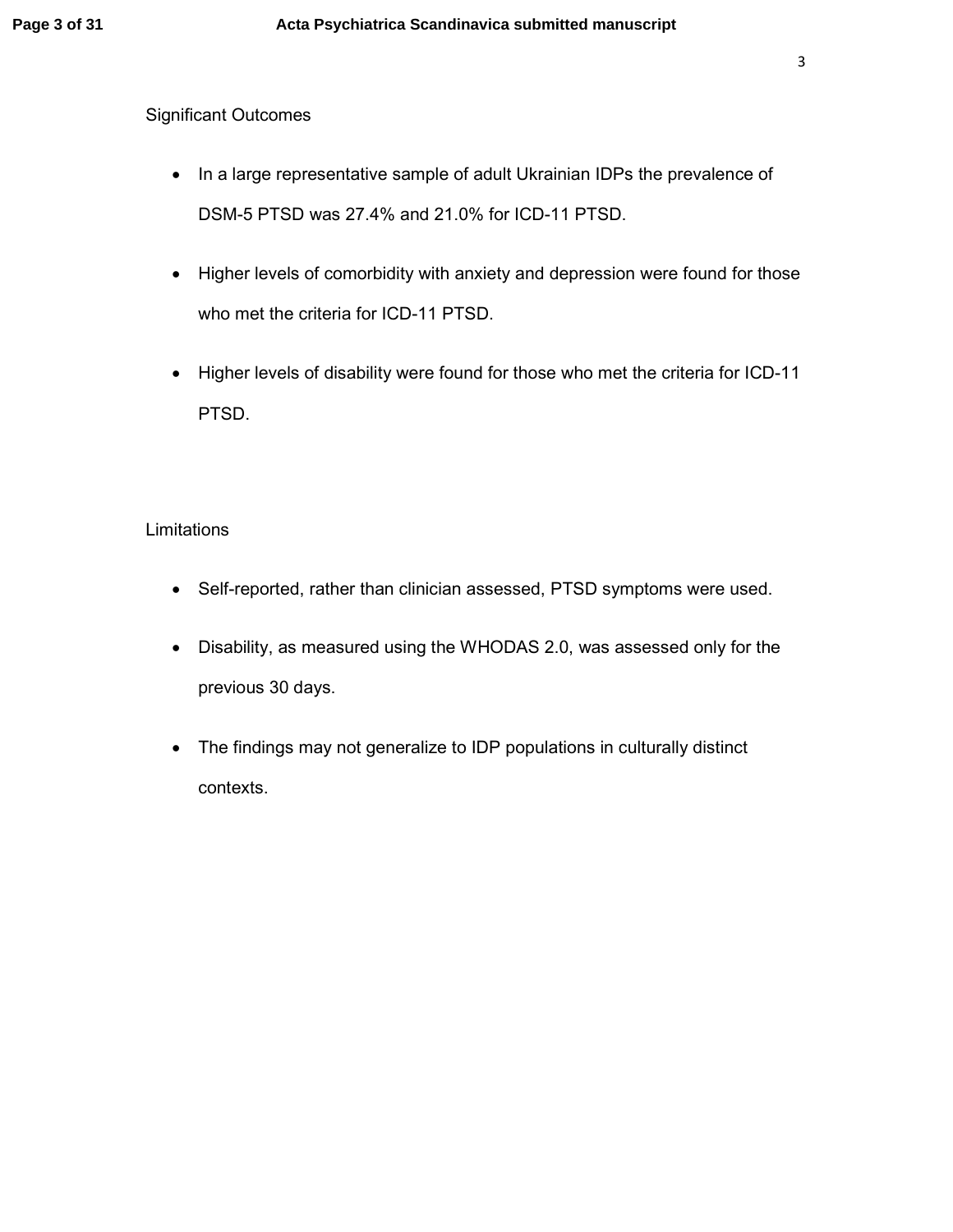A Comparison of DSM-5 and ICD-11 PTSD Prevalence, Comorbidity, and Disability: An Analysis of the Ukrainian Internally Displaced Person's Mental Health Survey

The United Nations High Commissioner for Refugees (UNHCR) reported that by the end of 2016, 65.6 million people worldwide were forcibly displaced due to conflict, violence, or human rights violations<sup>1</sup>; a record high figure. Of these people, 40.3 million were forcibly displaced within their own country meaning that internally displaced people (IDPs) constitute approximately two-thirds of all displaced people worldwide. In Ukraine, specifically, there are currently 1.8 million IDPs, equating to a rate of 100 per 1,000 of the population<sup>1</sup>. IDPs are commonly exposed to multiple traumatic life events including war, sexual and physical violence, torture, and witnessing death and extreme human suffering<sup>1</sup>. Recognising the immensely deleterious mental health effects of forced displacement for such a large proportion of the world's population, the World Bank and the World Health Organization (WHO) recently issued a joint call for the prioritization of mental health as a key component of the global health agenda<sup>2</sup>.

The American Psychiatric Association (APA) $3$  and the WHO $4$  have recently revised their formulation of posttraumatic stress disorder (PTSD); a psychiatric disorder commonly observed in forcibly displaced people<sup>5</sup>. The fifth edition of the APA's *Diagnostic and Statistical Manual of Mental Disorders* (DSM-5) includes 20 symptoms of PTSD that are organised under four symptom clusters; intrusions, avoidance, negative alternations in cognitions and mood (NACM), and alternations in arousal and reactivity (AR). A diagnosis of PTSD requires exposure to a Criterion A stressor and the endorsement of at least one intrusion symptom, one avoidance symptom, two NACM symptoms, and two AR symptoms. Additionally, these symptoms must be associated with functional impairment, and be present for more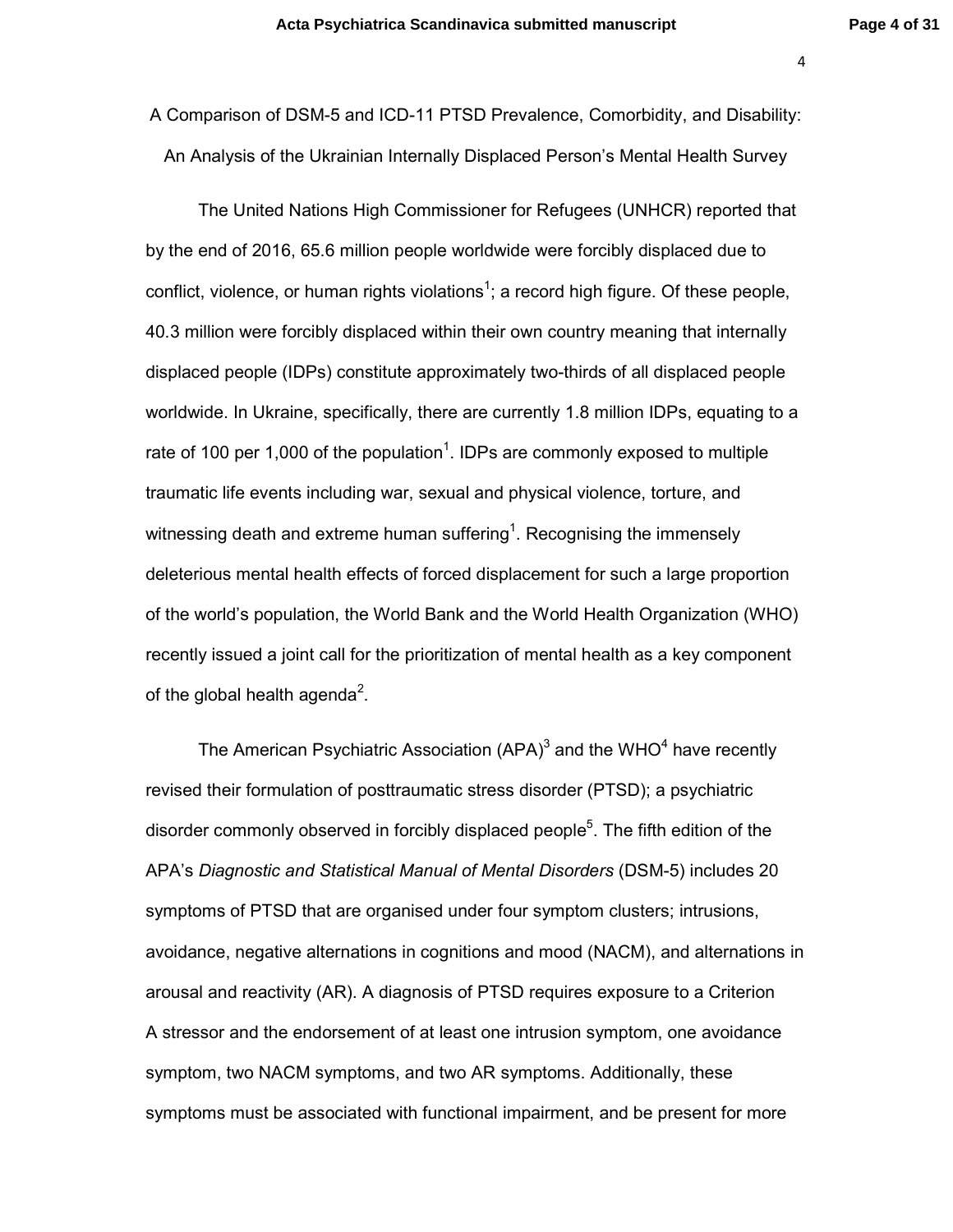than one month. The proposed model of PTSD set forth for the  $11<sup>th</sup>$  version of the *International Classification of Diseases* (ICD-11) published by the WHO includes six symptoms organised under three symptom clusters; re-experiencing of the traumatic event(s) *in the here and now* (Re), avoidance of traumatic reminders (Av), and a sense of current threat (Th). A diagnosis of PTSD requires exposure to an extreme stressor and the endorsement of at least one symptom from each cluster. Additionally, symptoms must be associated with functional impairment, and be present for several weeks.

The ICD-11 proposals for a reduced set of PTSD symptoms were based on the desire to (1) simplify the assessment of PTSD to enhance clinical utility, particularly in low-resourced and/or humanitarian crisis contexts, (2) reduce the high level of symptom profile heterogeneity, and (3) reduce the co-morbidity with other disorders<sup>4</sup>. The simplification of assessment and diagnosis is clearly achieved with a much-reduced symptom set. Galatzer-Levy and Bryant<sup>5</sup> showed that for DSM-5 PTSD there are 636,120 different possible symptom combinations for a diagnosis. Applying the same methods to ICD-11 PTSD, there are only 27 possible symptom combinations for a diagnosis. Whether the ICD-11 model of PTSD reduces comorbidity with other disorders is unclear due to the limited number of studies. O'Donnell et al. $^6$  reported that in a sample of 953 injury patients, DSM-5 PTSD was associated with an 11% higher comorbidity rate with depression as compared to ICD-11, although this difference was not statistically significant. Hafstad et al.<sup>7</sup> reported that for parents of young survivors of the 2011 Norway attacks ( $n = 451$ ), ICD-11 PTSD was associated with higher levels of anxiety and depression comorbidity compared to DSM-5 PTSD, but this difference was not significant.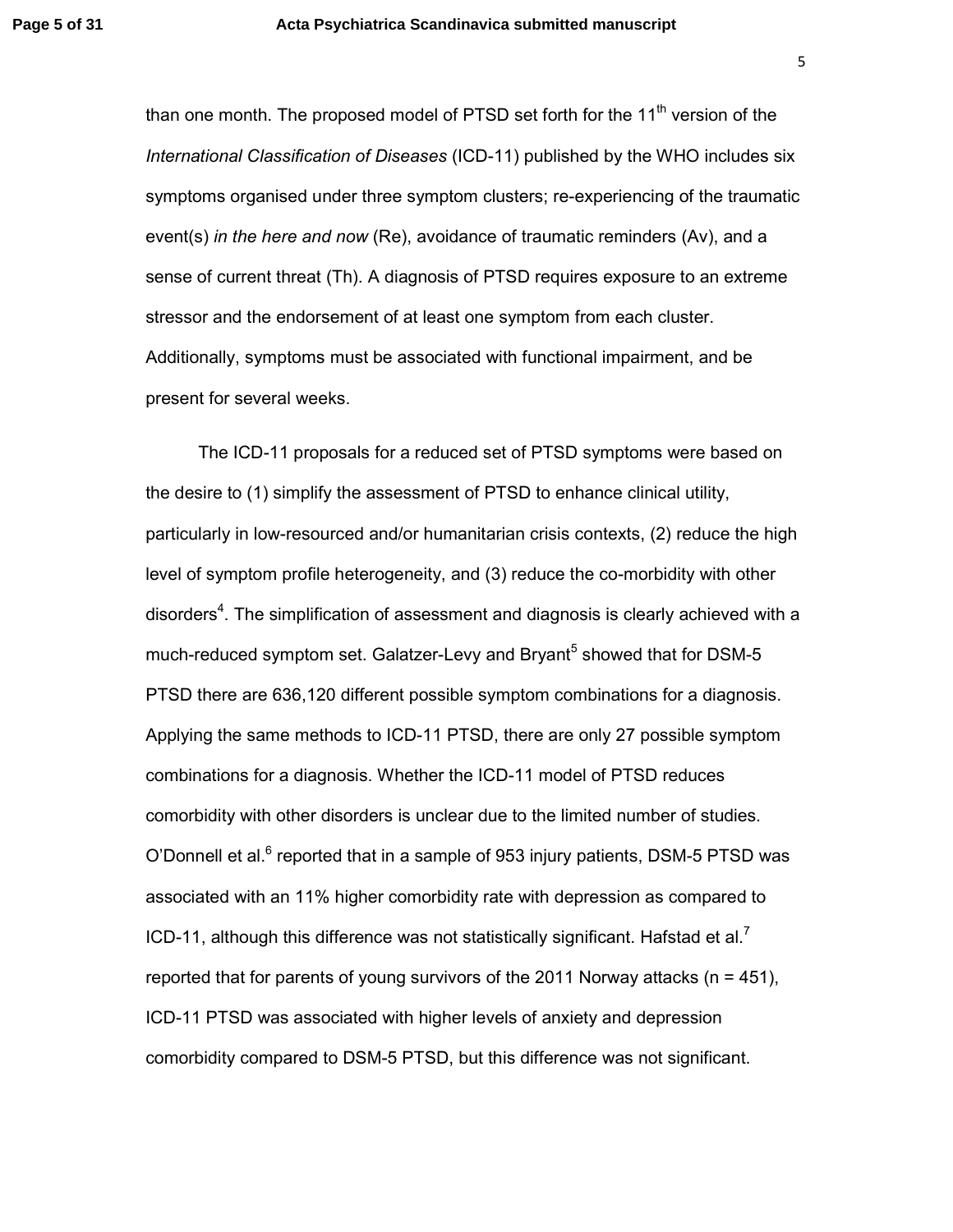Studies that have examined differences in prevalence rates between the two diagnostic criteria have been somewhat mixed. Significantly higher rates of DSM-5 PTSD have been reported amongst physical injury patients in Australia $^6$ , adult survivors of childhood sexual abuse in Denmark $^8$ , community and veteran samples in the United States<sup>9</sup>, motor vehicle and incest survivors in Denmark<sup>10</sup>, and treatment-seeking patients in Scotland<sup>11</sup>. In contrast, Stein et al.<sup>12</sup> found no difference between DSM-5 and ICD-11 PTSD based on pooled cross-national data from 23,936 community participants. Likewise, Hansen et al.<sup>10</sup> reported no significant differences in PTSD prevalence in five Danish samples (bereaved parents, paraplegics, physical assault victims, sexual assault victims, and help-seeking trauma patients).

The main limitation of existing research comparing DSM-5 and ICD-11 PTSD prevalence and comorbidity is that, with the exception of one study<sup>11</sup>, a standardised and validated measure of ICD-11 PTSD has not been utilized. To date, ICD-11 PTSD has generally been assessed using a subset of symptom indicators originally developed to measure DSM-based symptoms (DSM-IV or DSM-5). Given that the specific symptom content of ICD-11 PTSD does not correspond precisely to the DSM-based symptoms, the existing estimates of prevalence and comorbidity across the two criteria may be misleading. A disorder-specific measure of ICD-11 PTSD (and Complex PTSD), the *International Trauma Questionnaire* (ITQ)<sup>13</sup>, was recently developed and validated<sup>14,15</sup>. It is important that any assessment of prevalence rates and comorbidity of ICD-11 PTSD be based on an instrument that accurately measures the ICD-11 PTSD symptom content, and therefore acknowledges the important differences between the ICD-11 and DSM-5 symptom criteria. In particular, the ICD-11 emphasises re-experiencing of the traumatic event '*in the here and now'*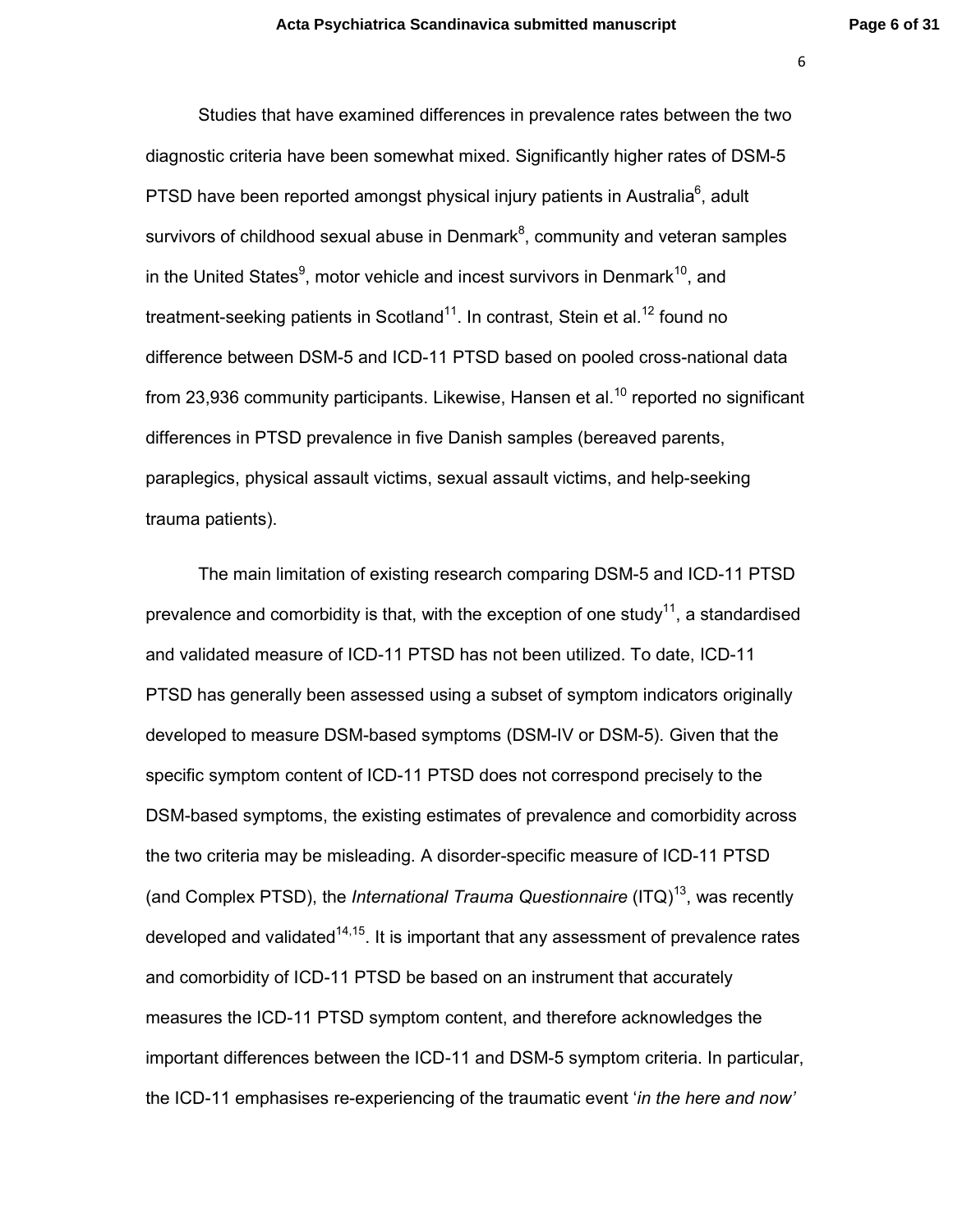as an essential feature of PTSD; a distinction that is often not captured by proxymeasures designed for DSM-IV or DSM-5 PTSD. Several studies have suggested that differences between DSM-5 and ICD-11 PTSD diagnostic rates are attributable to differences in the proportion of individuals meeting this criterion<sup>7,8</sup>. Another limitation of the extant research is the use of non-representative, opportunistic samples; to date there has been no evaluation of ICD-11 and DSM-5 prevalence and co-morbidity rates based on large probability-based samples; or amongst IDPs.

The primary aim of this study was to compare ICD-11 (using the ITQ) and DSM-5 (using the PCL-5) PTSD prevalence and comorbidity rates, in a large, representative sample of Ukrainian adult IDPs. On the basis that (a) the current study is the first to assess prevalence and comorbidity rates amongst an IDP sample; (b) the scant evidence regarding comorbidity across the two criteria; and (c) the inconsistent findings regarding prevalence estimates of DSM-5 versus ICD-11 PTSD, no formal hypotheses were formulated. Rather, we investigated four study aims:

- 1. To determine the prevalence rates, and gender differences, of DSM-5 and ICD-11 PTSD amongst a representative sample of adult Ukrainian IDPs. Additionally, we sought to identity individual's that represented 'unique' cases of DSM-5 PTSD (i.e., those that meet the diagnostic criteria for DSM-5 but not ICD-11 PTSD) and 'unique' cases of ICD-11 PTSD (i.e., those that meet the diagnostic criteria for ICD-11 but not DSM-5 PTSD).
- 2. To determine if there are differences in levels of disability amongst IDPs that meet diagnostic status for DSM-5 and ICD-11 PTSD. Differences in levels of disability were also compared across 'unique' DSM-5 and ICD-11 PTSD cases.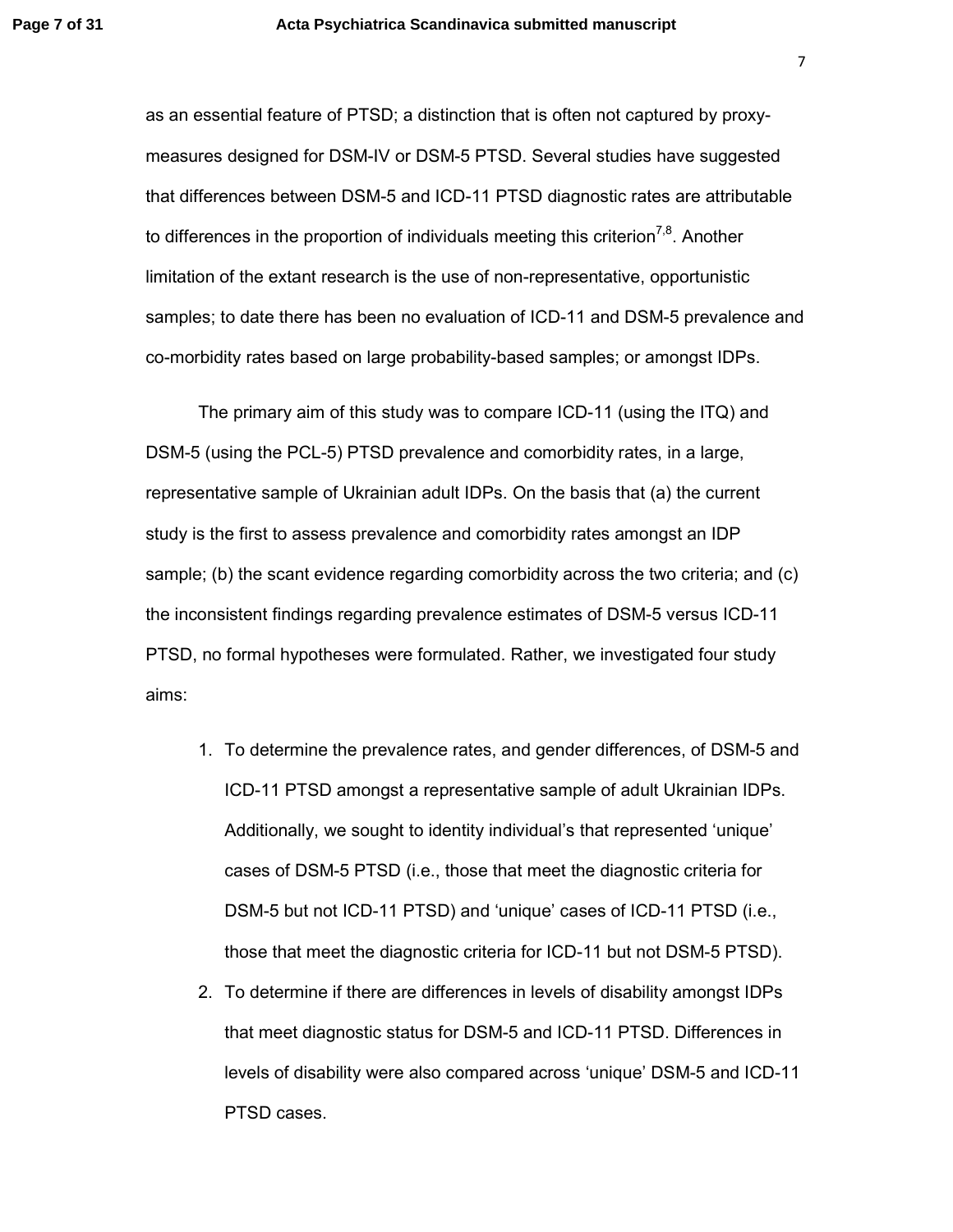- 3. To determine the degree of comorbidity for ICD-11 and DSM-5 PTSD with Generalized Anxiety Disorder (GAD), Major Depressive Disorder (MDD), and combined GAD and MDD. Comorbidity rates for 'unique' ICD-11 and DSM-5 PTSD cases were also assessed.
- 4. To determine if specific types of trauma are differentially associated with ICD-11 and DSM-5 PTSD. The association between specific trauma types and a 'unique' ICD-11 PTSD diagnosis, as compared to a 'unique' DSM-5 PTSD diagnosis, was also assessed.

## **METHODS**

#### **Participants**

Data comes from the "Internally Displaced Person's Mental Health" survey that was carried out from March to May 2016 all over Ukraine excluding occupied territories<sup>17</sup>. The survey covered all oblasts of Ukraine and 74 settlements (mainly urban). Time-Location Sampling was chosen as a probabilistic method to recruit hard-to-reach and migrant populations<sup>17</sup>. In total, 121 unique locations were used for recruitment during the survey: 33.0% from collective centers, 31.0% from NGOs that work with IDPs, 6.0% from state institutions, 24.0% were recruited with the help of another person (informant), and 6.0% were reached by other means. A weighting variable was calculated to correct the regional structure of the sample in accordance with official statistics and was applied for all analyses.

The sample  $(N = 2,198)$  includes male and female IDPs  $(91.8\%$  had official IDP status with the UNHCR) who live both in institutional and non-institutional settings on the territories controlled by the Ukrainian government. Following agreed definitions for IDPs<sup>18</sup>, a person in the current study was considered an IDP if they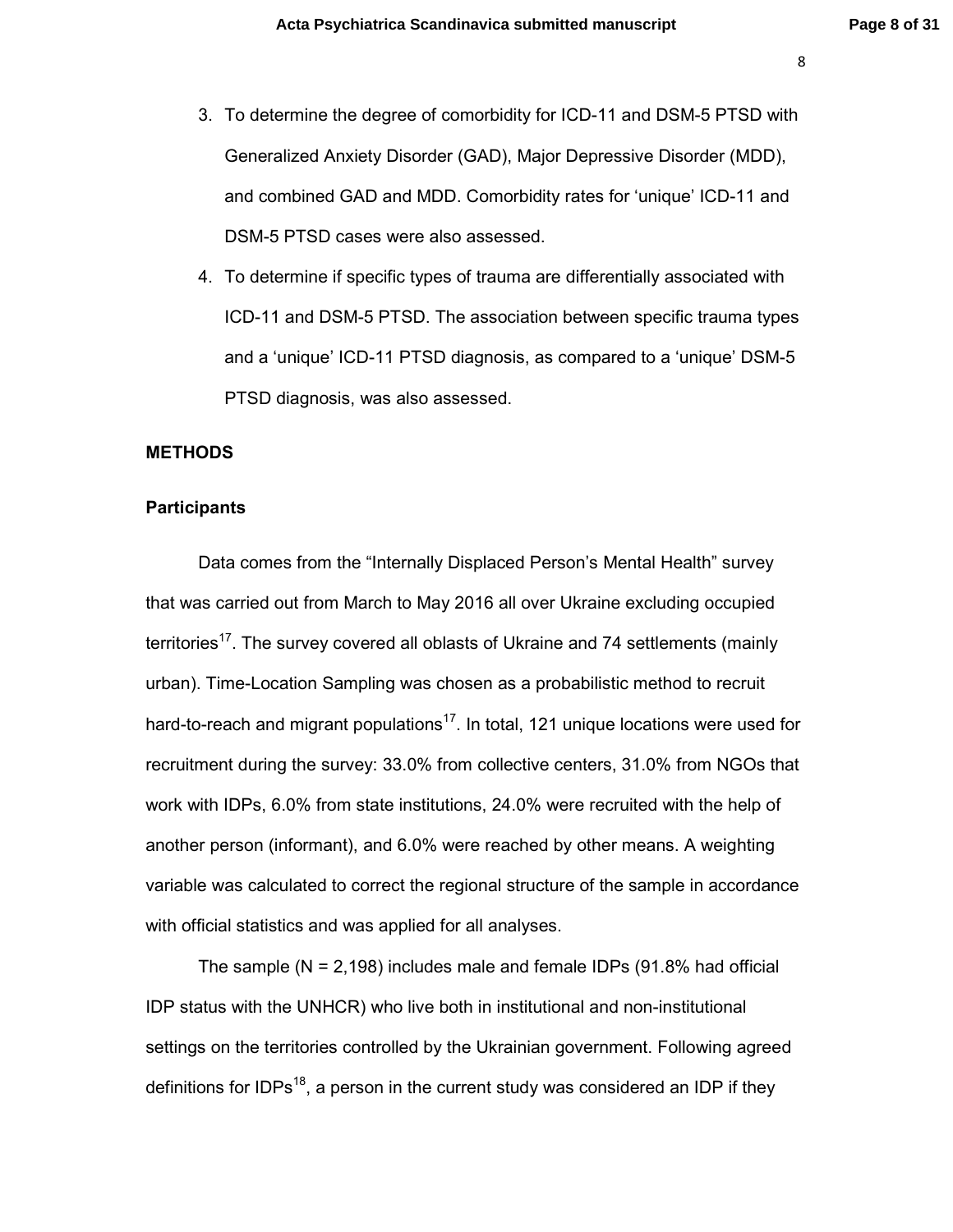answered 'yes' to the screening question that they had been forced to flee their home because of conflict and were currently living away from their home. Exclusion criteria included people deemed under the influence of alcohol or drugs, and those with severe intellectual or mental impairment, at the time of the survey. Data collectors were trained in the identification of these predetermined exclusion criteria which related to criteria of understanding, expression, communication, and behaviour. The mean time since displacement was 17.49 months (SD = 4.49). The sample included 1496 (68.1%) females, and the mean age was 45 years (SD = 16.99). The majority of participants reported being married or co-habiting (52.7%), 20.2% were single, 14.3% were divorced, and 12.8% were widowed. Most participants had completed higher education (35.9%) or secondary technical education (29.5%) with the remaining having lower levels of educational attainment. Most participants who were working were in regular paid work (22.4%) with others in irregular paid work (9.9%) or self-employed (2.8%); 28.9% were retired due to old age or invalidity and 17.9% were unemployed and seeking work. The remaining participants (18.1%) were doing voluntary work, students, homemakers, or on maternity leave.

The questionnaires were completed through face-to-face interviews in either Ukrainian or Russian by trained enumerators from the Kiev International Institute of Sociology (KIIS) in a private space chosen by the respondent. Before administering the questionnaire, each respondent listened to the explanations about the aim of the survey and terms of participation. In addition, the participant received an information sheet and consent form and then gave either written or verbal consent. Ethical approval was provided by the KIIS Institutional Review Board. All team leaders of regional groups of interviewers were instructed and trained before the survey, and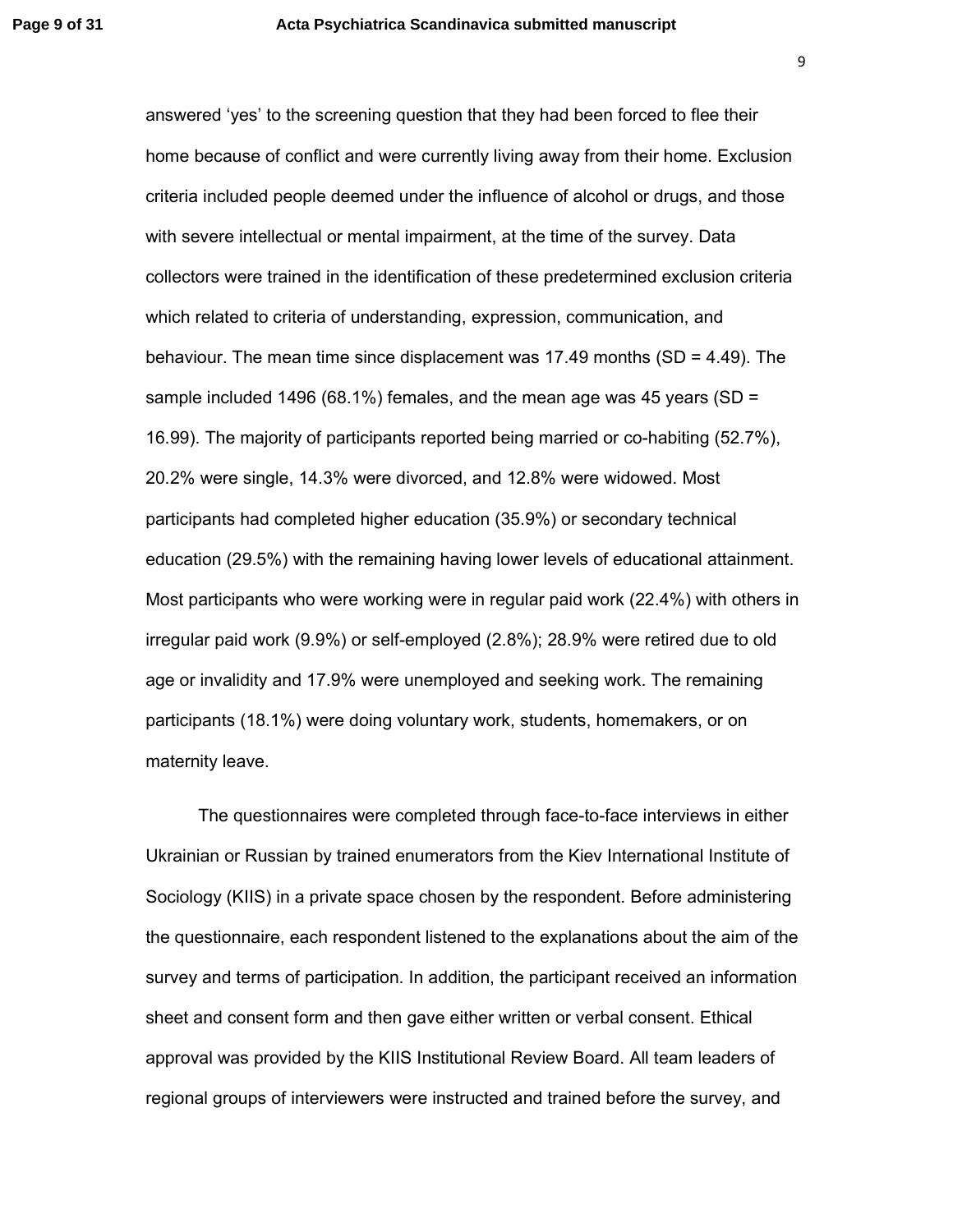the team leaders provided the training to their teams of experienced data collectors. The response rate of IDPs was around 90% in the whole sample.

#### **Measures**

## **ICD-11 PTSD**

The  $ITQ<sup>13</sup>$  is a preliminary stage, self-report measure of ICD-11 PTSD (and Complex PTSD) symptomatology. Six items represent the three clusters of PTSD (Re, Av, Th) using two items each. An additional three items measure functional impairment associated with these symptoms (e.g., impairment in (1) social, (2) occupational, and (3) parenting or other important activities). All items are answered on a five-point Likert scale anchored by "Not at all" (0) and "Extremely" (4). Diagnostic criteria require a score of  $\geq 2$  ("Moderately") for at least one symptom from each cluster, along with endorsement of at least one functional impairment item. Amongst the current IDP sample the reliability of the total scale ( $\alpha$  = .89) and the Re ( $\alpha$  = .86), Av ( $\alpha$  = .75), and Th ( $\alpha$  = .81) subscales were good.

#### **DSM-5 PTSD**

The PCL-5<sup>19</sup> is a 20-item, self-report measure capturing each DSM-5 PTSD symptom. Participants respond using the same 5-point Likert scale as the ITQ. Diagnostic criteria require a score of ≥ 2 ("Moderately") for at least one intrusion symptom, one avoidance symptom, two NACM symptoms, and two arousal symptoms. Endorsement of at least one functional impairment item is also required (the PCL-5 and ITQ use the same functional impairment items). The PCL-5 has demonstrated acceptable reliability and validity in previous studies<sup>20</sup>. Amongst the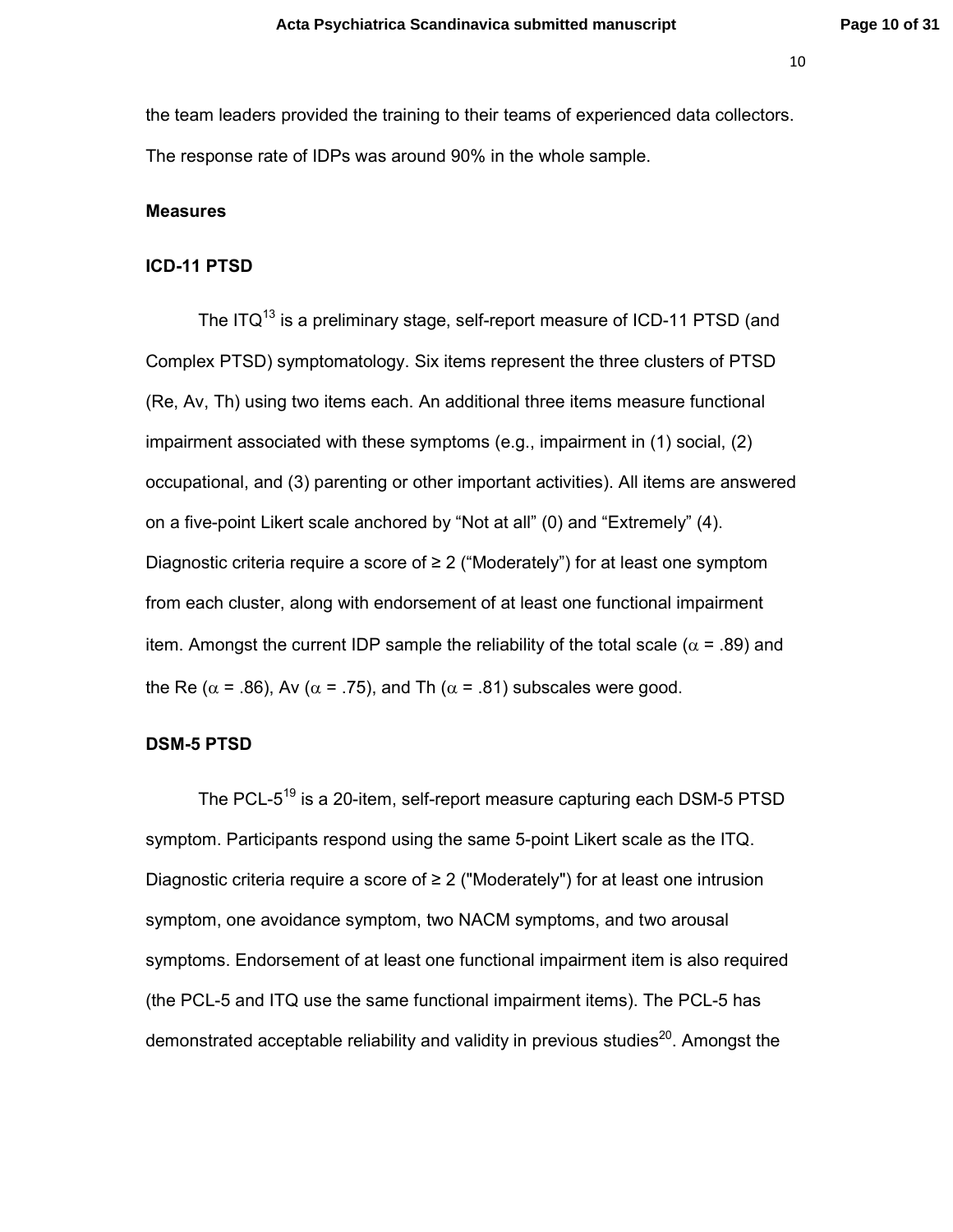current sample, the reliability of the total scale ( $\alpha$  = .96) and the intrusions ( $\alpha$  = .89), avoidance ( $\alpha$  = .88), NACM ( $\alpha$  = .90), and AR ( $\alpha$  = .89) subscales were good.

#### **Lifetime Traumatic Exposure**

The Life Events Checklist (LEC)<sup>21</sup> is a 17-item, self-report measure screening for lifetime traumatic exposures. The LEC assesses lifetime exposure to 16 traumas plus one open question for respondents to indicate any other traumatic event not listed. The overwhelming majority of respondents indicated exposure to at least one traumatic life event (93.3%, n = 2051) and the most commonly reported trauma was exposure to war or combat  $(71.3\% \, n = 1566)$ . For each item, the respondent checks whether the event 'Happened to me' (1), 'Witnessed it happening to somebody else' (2), 'Learned about it happening to someone close to me' (3), 'Part of my job' (4), 'Not sure it applies' (5), 'Doesn't apply to my experience' (6). The scores were recoded into binary variables with 'Happened to me' responses being coded as 1 and all other responses coded as 0, except for the 'Sudden violent death' and 'Sudden accidental death' items which were coded 1 for 'Witnessed it happening to somebody else' and all other responses coded as 0.

#### **Measures of Psychiatric Comorbidity**

The Generalized Anxiety Disorder Scale (GAD-7) $^{22}$  is a 7-item, self-report measure assessing each DSM-IV symptom of GAD. The instructions state, "Over the last 2 weeks, how often have you been bothered by any of the following problems?" and participants respond using a 4-point Likert scale ("Not at all" (0) to "nearly every day" (3)). Total scores on the GAD-7 range from 0 to 21. Scores  $\geq$  10 are used as a cut-off to identify diagnosis of  $GAD^{23}$ . The reliability of the scale in this sample was high ( $\alpha$  = .93).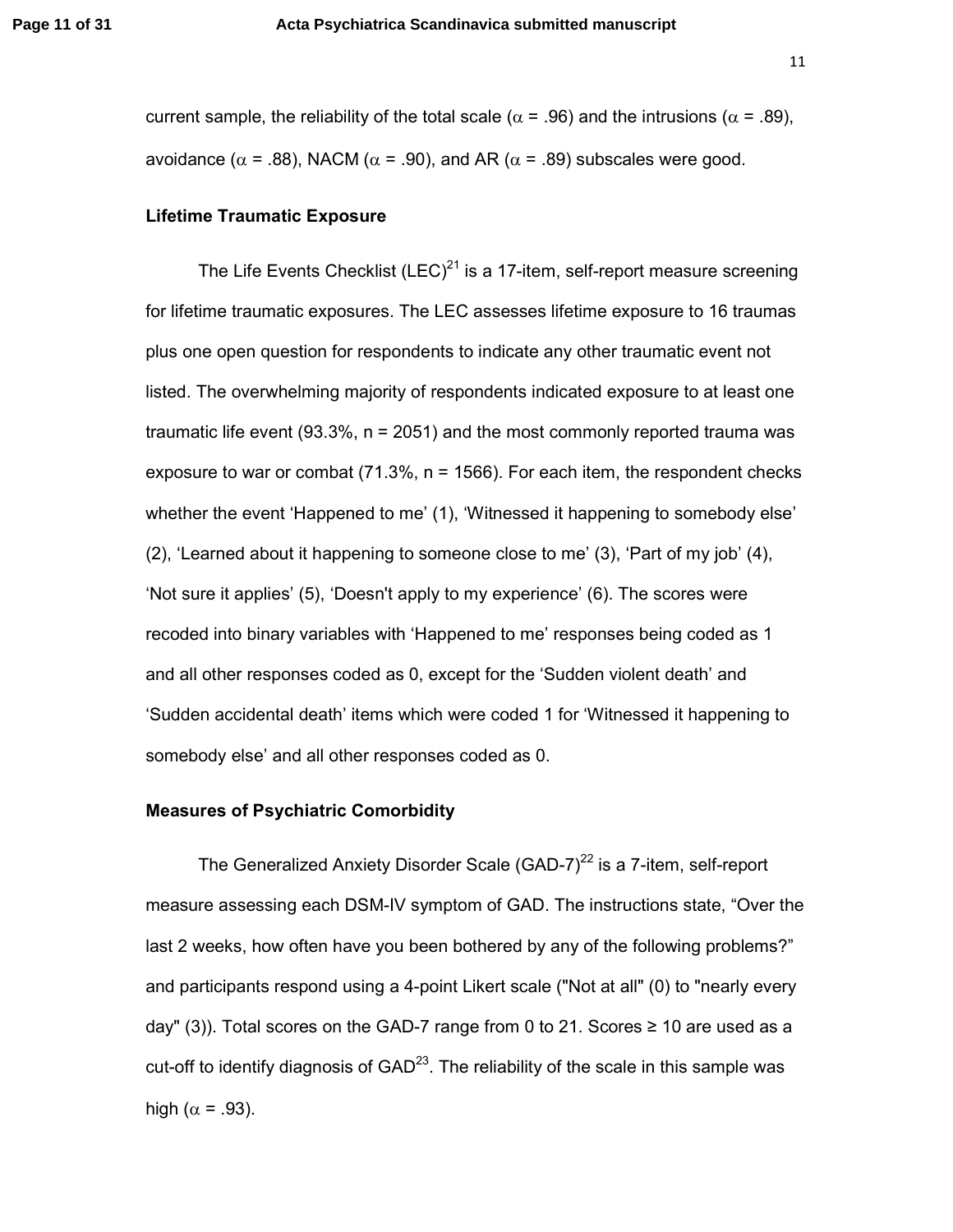The Patient Health Questionnaire-Depression (PHQ-9) $^{24}$  is a 9-item, selfreport measure assessing each DSM-IV symptom of MDD. Instructions and response options are the same as the GAD-7. Total scores range from 0 to 27. Scores  $\geq$  10 are used as a cut-off to identify diagnosis of MDD<sup>26</sup>. The reliability of the scale in this sample was high ( $\alpha$  = .91).

## **Disability**

The WHO Disability Assessment Schedule 2.0 (WHODAS 2.0)<sup>26</sup> is a 12-item self-report measure that assesses activity limitations and participation restrictions in six domains (Understanding and communicating, Mobility, Self-care, Social functioning, Household activities, Community activities). The instructions state, "In the last 30 days how much difficulty did you have in...", and participants respond to each item using a 5-point Likert scale ranging from "None" (0) to "Extreme or cannot do" (4). Total scores range from 0 to 48 with higher scores reflecting greater levels of disability. No agreed upon cut-off score exists for the WHODAS 2.0, however scores ≥ 10 have been shown to include the top 10% of the population distribution of WHODAS 2.0 scores, and therefore likely to reflect those with clinically relevant levels of disability<sup>27</sup>. Consistent with previous PTSD-based studies<sup>7</sup>, a score  $\geq 10$ was used in the current study to identify individuals with 'clinically significant levels of disability'. The reliability of the scale in this sample was high ( $\alpha$  = .94).

The survey questionnaire was largely developed in English and then underwent a thorough adaptation and translation process into Ukrainian and Russian based on best practice procedures to help ensure reliability, validity and appropriateness with the study population. This included: (i) translation from English into Ukrainian and Russian using professional translators, with translations reviewed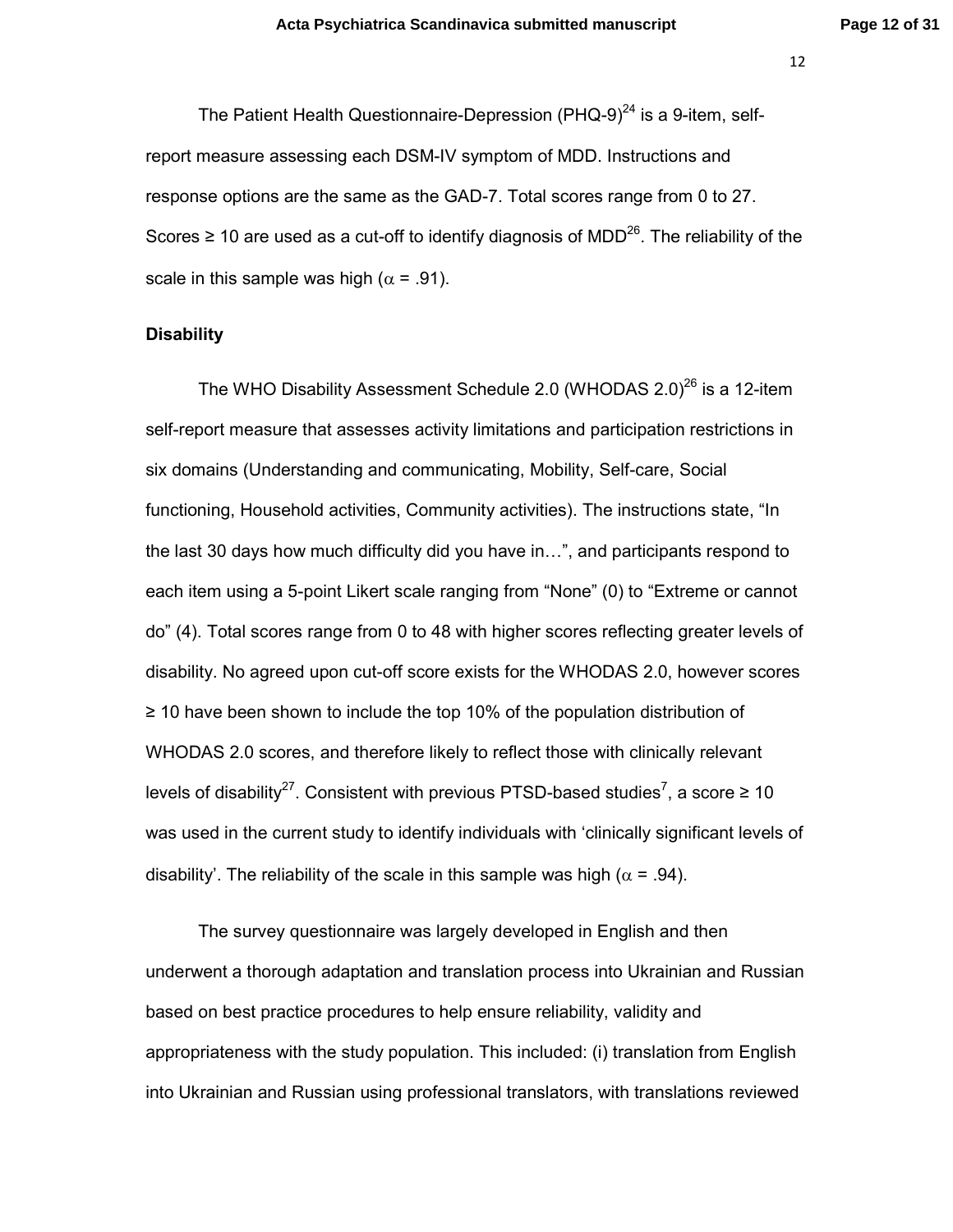by mental health experts individually and then as a group for cultural relevance, content and concept consistency, clarity, and understanding; (ii) a back-translation to check for accuracy, consistency, and equivalence, with adjustments made accordingly; and (iii) piloting and field testing  $a<sup>1</sup>$  to refine the instruments further<sup>28</sup>. Ukrainian and Russian versions of the PCL-5, PHQ-9, and LEC-5 instruments were used as they already existed but were still subject to the back-translation and expert discussion.

## **Analysis**

The prevalence rates were estimated using the weighted frequencies (and percentages) with 95% confidence intervals, and group comparisons were conducted using the exact McNemar binomial test. Differences in percentages were expressed as 'percentage change'  $((\%_{1} - \%_{2}) / (\%_{1}) \times 100)$ . The reliability of all selfreport scales were assessed using Cronbach's alpha. The associations between trauma exposure and diagnostic status were estimated using binary logistic regression.

## **RESULTS**

l,

## **Prevalence Rates**

<sup>&</sup>lt;sup>a1</sup> The piloting was conducted with approximately 30 IDPs in Kiev who were not included in the main survey conducted later on. The piloting sought to assess the (1) clarity, comprehension, comprehensiveness of the questionnaire, (2) understanding of the consent procedures, (3) feasibility (e.g. questionnaire administration time, respondent willingness to participate), (4) potential for respondent burden and distress, (5) socio-cultural appropriateness, and (6) formatting of the questionnaire (e.g. skip patterns, ordering of the questions). Any key findings were noted by data collectors. They also asked participants about the survey instrument and any comments they had on it (based on the criteria noted above). The findings were then shared with the management team and discussed and alterations made where appropriate.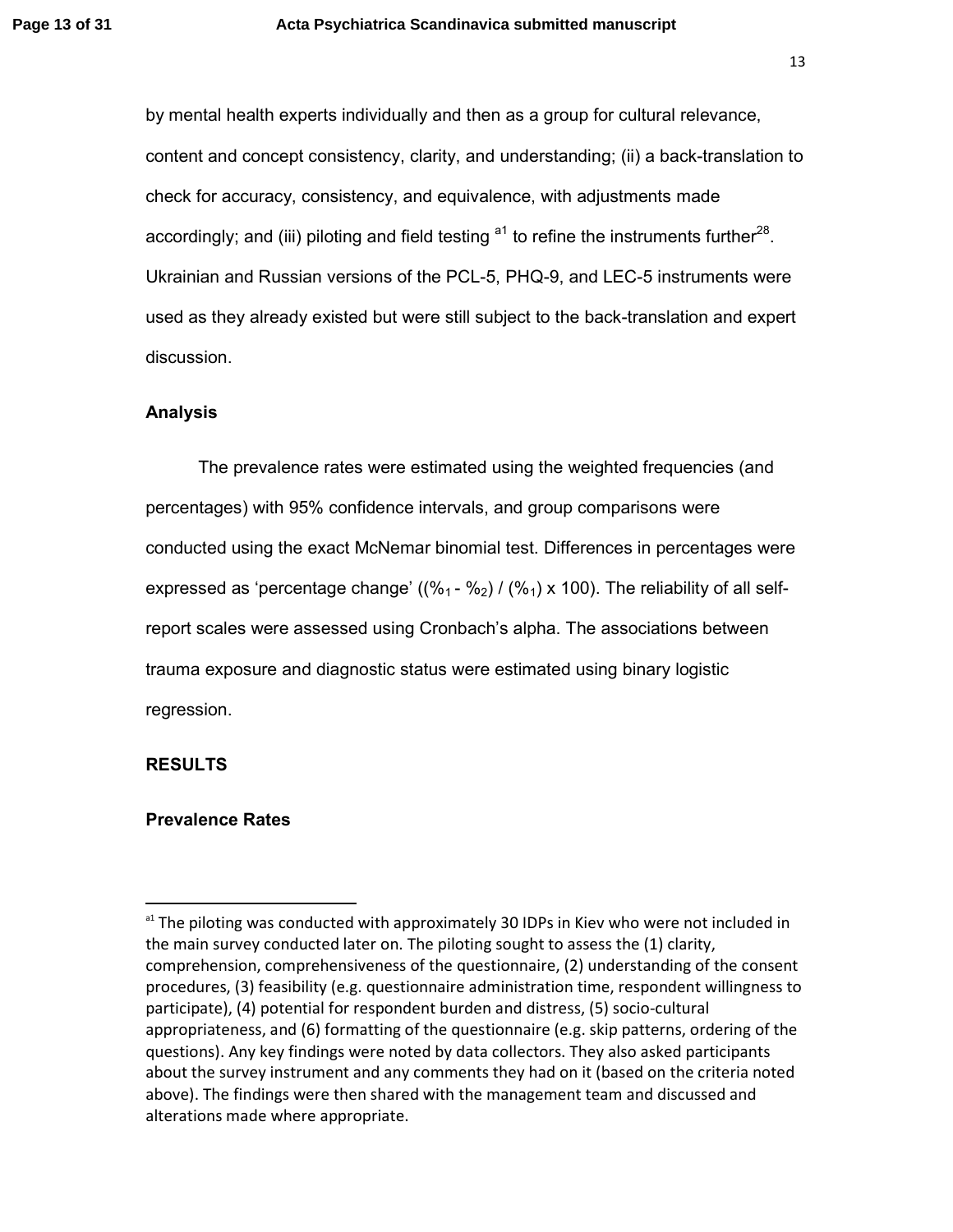The prevalence of DSM-5 PTSD was 27.4% (95% CI = 25.52 – 29.33%), while the prevalence of ICD-11 PTSD was  $21.0\%$  (95% CI = 19.18 – 22.65%); representing an increase of 30.5% in diagnostic rates under DSM-5 (see Table 1). This difference in diagnostic rates according to the two criteria was statistically significant (exact binomial test: p < .001). There were a larger number of 'unique' DSM-5 PTSD cases  $(9.6\%, n = 197)$  than 'unique' ICD-11 PTSD cases  $(3.5\%, n =$ 71). Additionally, 17.6% (n = 362) of IDPs met the diagnostic criteria for both DSM-5 and ICD-11 PTSD; a level of diagnostic agreement that was considered to be 'substantial'  $^{30}$  (k = .64, SE = .02, p < .001).

DSM-5 PTSD rates were significantly higher for females (31.1%; 95% CI = 29.05 – 33.92%) than males (19.6%; 95% CI = 16.29 – 22.33%) representing an increase of 58.1%. ICD-11 PTSD rates were also significantly higher for females  $(24.6\%; 95\% \text{ CI} = 22.57 - 27.11\%)$  than males  $(13.1\%; 95\% \text{ CI} = 10.46 - 15.61\%)$ representing an increase of 87.8% (see Table 1).

#### Table 1 here

 The difference in PTSD prevalence across the two diagnostic systems is primarily due to variation in the proportion of IDPs that meet the respective 'Intrusions' (DSM-5: 71.5%) and 'Re-experiencing' (ICD-11: 31.9%) symptom criteria. The proportion of individuals meeting criteria for Avoidance (DSM-5 = 54.1%, ICD-11 = 51.0%), and Arousal (DSM-5: 39.1%) and Sense of Threat (ICD-11: 40.2%) were concordant.

#### **Disability and Comorbidity Rates**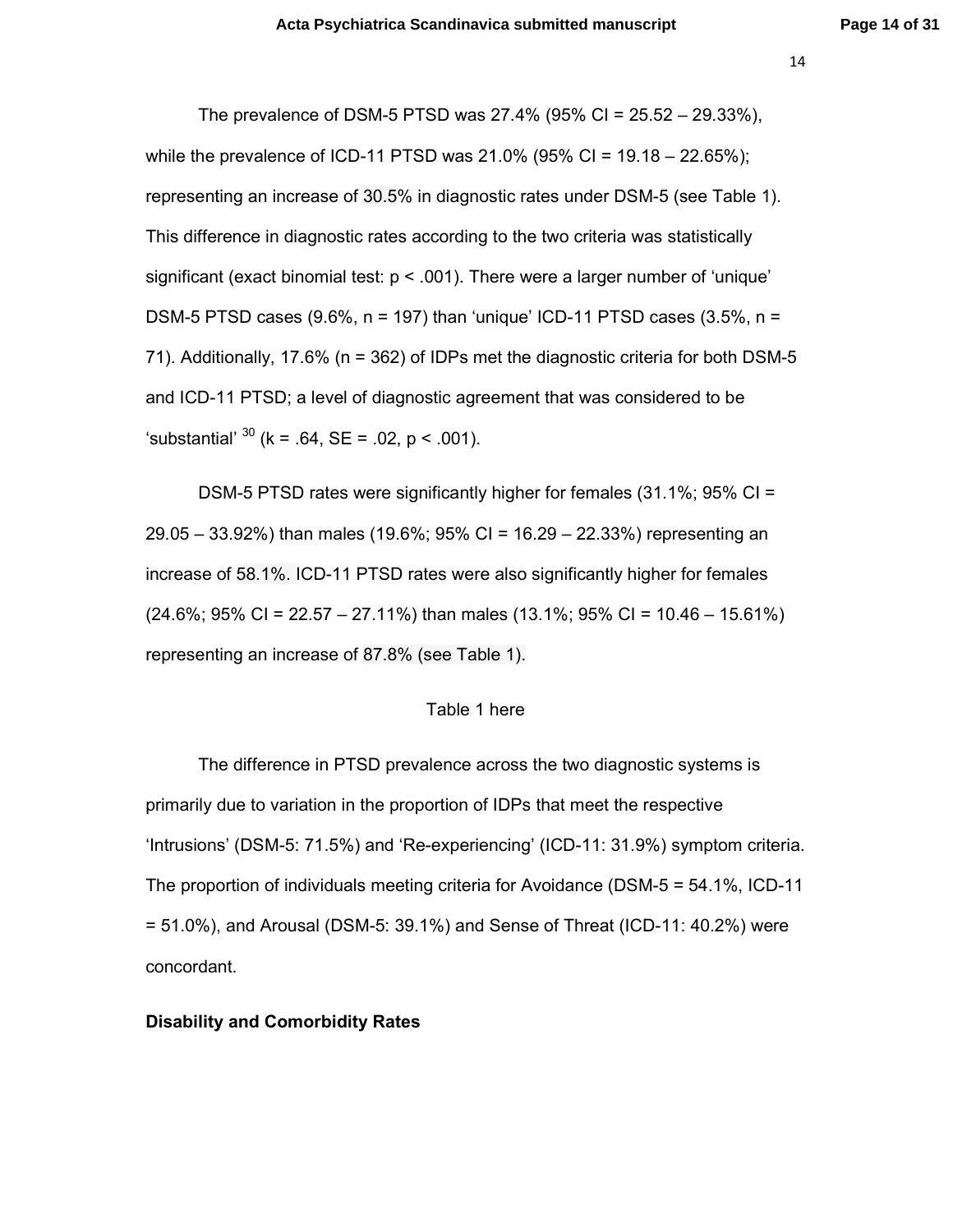Amongst those with a DSM-5 PTSD diagnosis, 48.5% experienced clinically significant levels of disability, and 57.6% of those with an ICD-11 PTSD diagnosis experienced clinically significant levels of disability. 'Unique' ICD-11 PTSD was associated with significantly higher levels of disability compared to 'unique' DSM-5 PTSD (36.7% v. 28.6%, exact binomial test: p < .001).

Based on the GAD-7, 16.1% of participants met the criteria for GAD, and based on the PHQ-9, 20.6% of the participants met the criteria for MDD; 10.8% met the criteria for both GAD and MDD. The rates of comorbidity of PTSD with GAD, MDD, and combined GAD and MDD, respectively, were all higher for ICD-11 PTSD than DSM-5 PTSD. For 'unique' cases of PTSD, comorbidity rates with GAD, and combined GAD and MDD, were significantly higher for ICD-11 PTSD, whereas comorbidity with MDD was significantly higher for DSM-5 PTSD (Table 2).

## Table 2 here

## **PTSD and Traumatic Exposure**

A series of bivariate binary logistic regression models were tested. Each trauma from the LEC was used as a predictor variable and the ICD-11 and DSM-5 diagnoses were used as criterion variables (see Table 3). Most traumatic experiences were significantly related to a DSM-5 PTSD diagnosis, except for 'exposure to a war-zone' and 'captivity'. The largest effects were for 'serious injury, harm, or death you caused to someone else' (OR = 3.00), 'sexual assault' (OR = 2.95), and 'life-threatening illness or injury' (OR = 2.59). Most traumatic experiences were also significantly related to ICD-11 PTSD, except for 'captivity'. The largest effects were for 'sexual assault' ( $OR = 3.66$ ), 'other unwanted or uncomfortable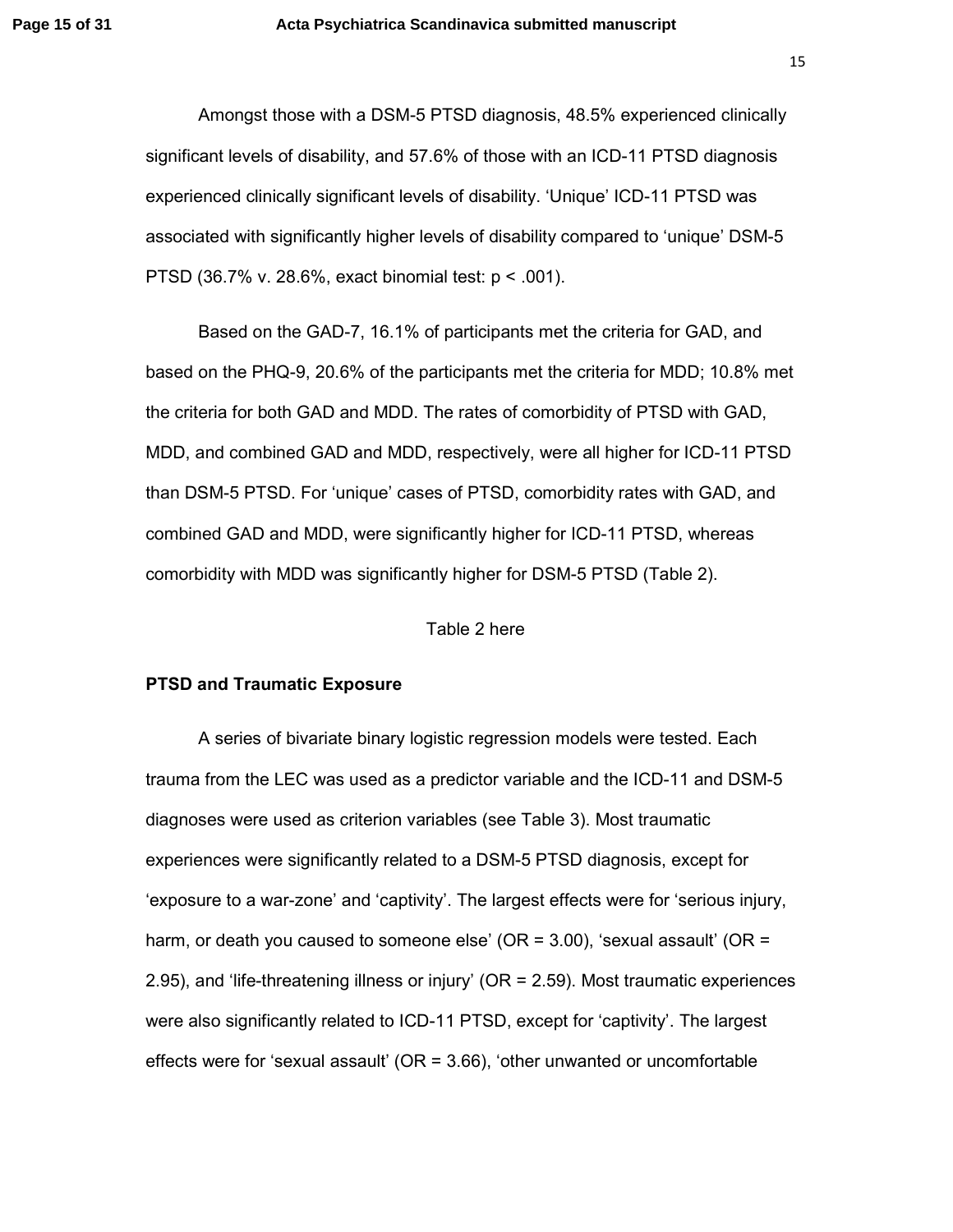sexual experience' (OR = 3.28), and 'serious injury, harm, or death you caused to someone else' (OR = 2.80).

Finally, a series of bivariate binary logistic regression analyses were conducted to determine the association between each trauma from the LEC and a 'unique' ICD-11 PTSD diagnosis (the 'unique' DSM-5 PTSD diagnosis group were used as the reference category for these analyses). As detailed in Table 3, one traumatic event, 'severe human suffering', was significantly related to an elevated risk of 'unique' ICD-11 PTSD (OR = 1.76). Exposure to a 'transportation accident' was significantly related to a reduced risk of 'unique' ICD-11 PTSD (OR = .22).

#### Table 3 here

## **Discussion**

The primary objective of the current study was to provide the first methodologically rigorous assessment of the prevalence and comorbidity rates of ICD-11 and DSM-5 PTSD in a large, representative sample of internally displaced Ukrainian adults. The first aim of the study was to determine if prevalence rates of PTSD varied significantly across the two diagnostic systems and we found that DSM-5 was associated with 30.5% more diagnostic cases. Although the reported level of kapp (.64) is described as 'substantial' according to Cohen's criteria, it represents a level of agreement that is lower than expected for two measures that purportedly measure the same construct. More context specific interpretations of kappa have been proposed by McHugh<sup>30</sup> who suggested that levels of agreement over .80 are more appropriate in clinical research. These findings are consistent with a number of studies that have reported significantly lower rates of PTSD for ICD-11 compared to DSM- $5^{7,8-11}$ . Furthermore, as in prior studies<sup>7,8</sup>, the significantly lower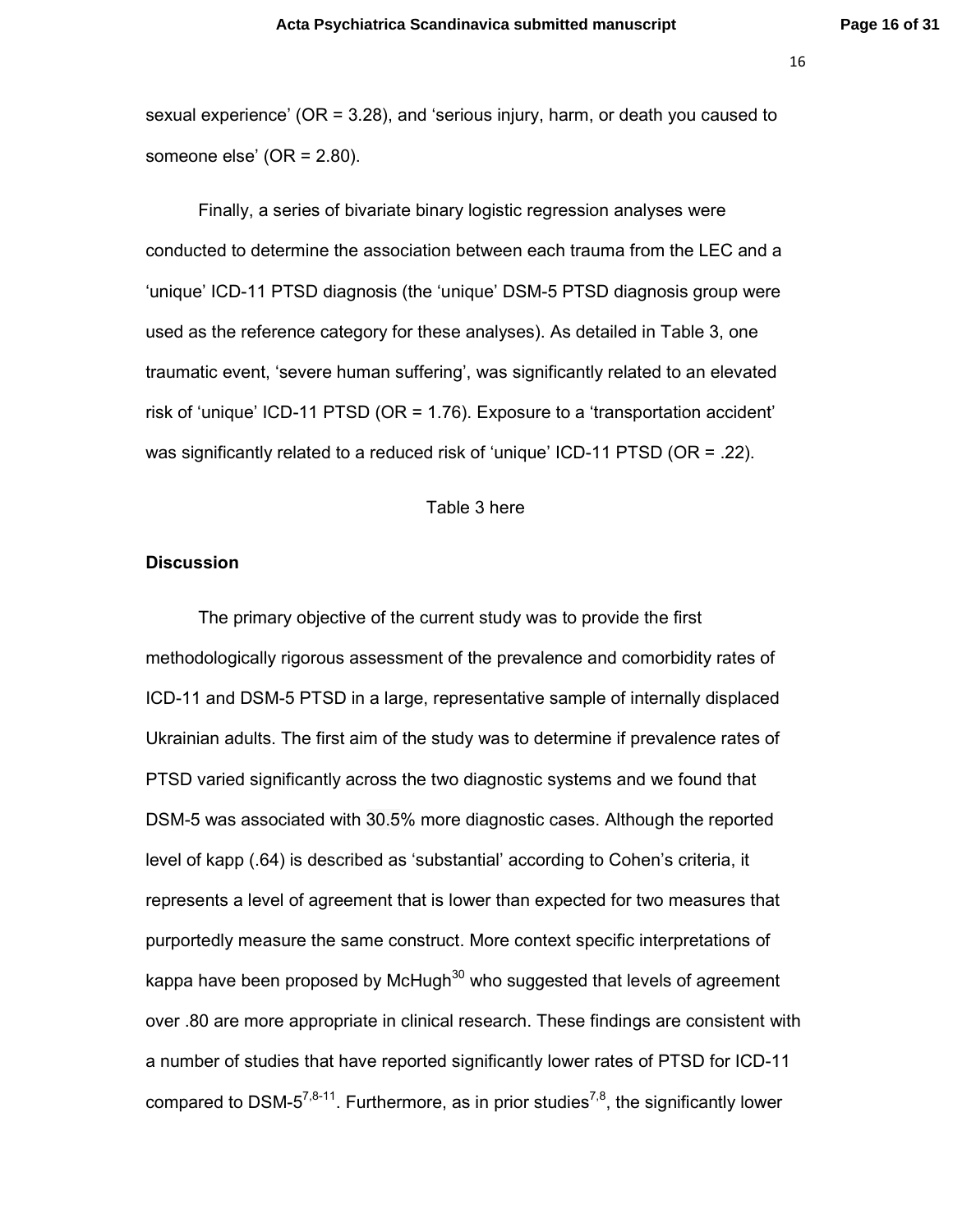rates of ICD-11 PTSD were largely attributable to fewer individuals satisfying the newly proposed 're-experiencing' criteria. The stipulation of re-experiencing the traumatic event *in the here and now* for ICD-11 may represent a less common psychological reaction as compared to other forms of re-experiencing that are included within the DSM-5 (e.g., becoming upset upon reminders of a trauma). The focus on present-moment re-experiencing may result in the ICD-11 diagnosis being more 'difficult' to attain, that is, a person requires a more intense and distressing reliving of the trauma before meeting the diagnostic criteria. Another possibility is that the broader nature of DSM-5 PTSD, with the inclusion of multiple non-trauma specific symptoms, can result in an 'easier' PTSD diagnosis. If one considers that the psychological response to trauma can be represented as an underlying continuum of distress severity, then the threshold for a DSM-5 diagnosis lies lower on the continuum than an ICD-11 diagnosis.

This conclusion is supported by the results of the association between PTSD status and disability. A significantly greater number of individuals who met diagnosis under ICD-11, compared to DSM-5, exhibited clinically meaningful levels of disability. The same pattern of results was also identified when unique cases of ICD-11 and DSM-5 PTSD were compared. Although a PTSD diagnosis according to both the DSM-5 and the ICD-11 identified a substantial number of people with high levels of impairment in daily functioning, it appears that the ICD-11 diagnosis, in particular, is sensitive at capturing individuals experiencing clinically significant levels of disability.

The study's second aim was to assess whether significant gender differences existed in PTSD prevalence for DSM-5 and ICD-11 PTSD. For the ICD-11 diagnosis, the rate for females was almost double that for males, and for DSM-5 the increase was approximately one third. This is consistent with the plethora of research that has

17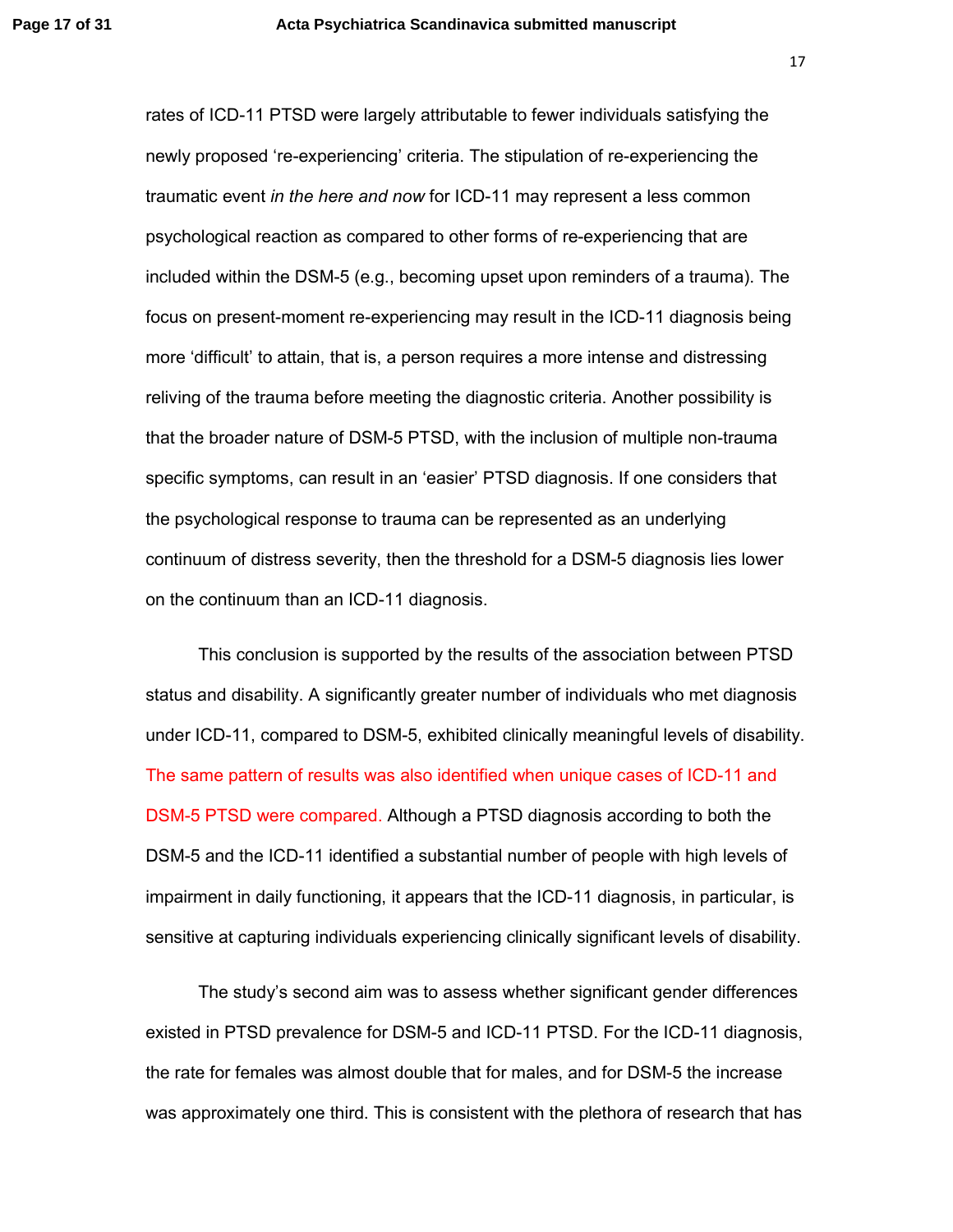identified significant gender differences $31$  but the difference in prevalence based on the DSM-5 was smaller than the 2:1 ratio that has been reported in population based studies<sup>31</sup>.

Although PTSD prevalence was common amongst this sample of Ukrainian IDPs, irrespective of which diagnostic systems was selected, the level of diagnostic agreement between the two systems was quite low. Only 17.6% of IDPs were diagnosed with PTSD according to both the ICD-11 and DSM-5 diagnostic algorithms. A substantial number of IDPs qualified for a diagnosis of PTSD according to the DSM-5 but not the ICD-11 (9.6%), while a smaller number qualified for a diagnosis of PTSD according to the ICD-11 but not the DSM-5 (3.5%). This demonstrates that there are a considerable number of trauma-survivors who will only meet diagnostic status under one of the two available criteria. This circumstance has been highlighted as a challenge to the field of psychotraumatology as victims of trauma, and their caregivers, may be denied compensation and/or insurance coverage depending upon which diagnostic system is selected<sup>32</sup>. Regrettably, this set of affairs is likely to persist into the near future and until there is an agreed-upon diagnostic model of PTSD.

The third aim of this study was to assess the degree of comorbidity for ICD-11 and DSM-5 PTSD with GAD, MDD, and combined GAD and MDD. The ICD-11 proposals for a reduced symptom set related to 'core' PTSD symptoms were, in part, aimed at reducing the high levels of comorbidity that have been reported, particularly with other mood and anxiety disorders<sup>33</sup>. However, contrary to this proposition, significantly higher levels of comorbidity with GAD (7.9%), MDD (6.5%) and combined GAD and MDD (8.1%) were associated with ICD-11 PTSD, not DSM-5 PTSD. An interesting pattern of comorbidity emerged when unique ICD-11 and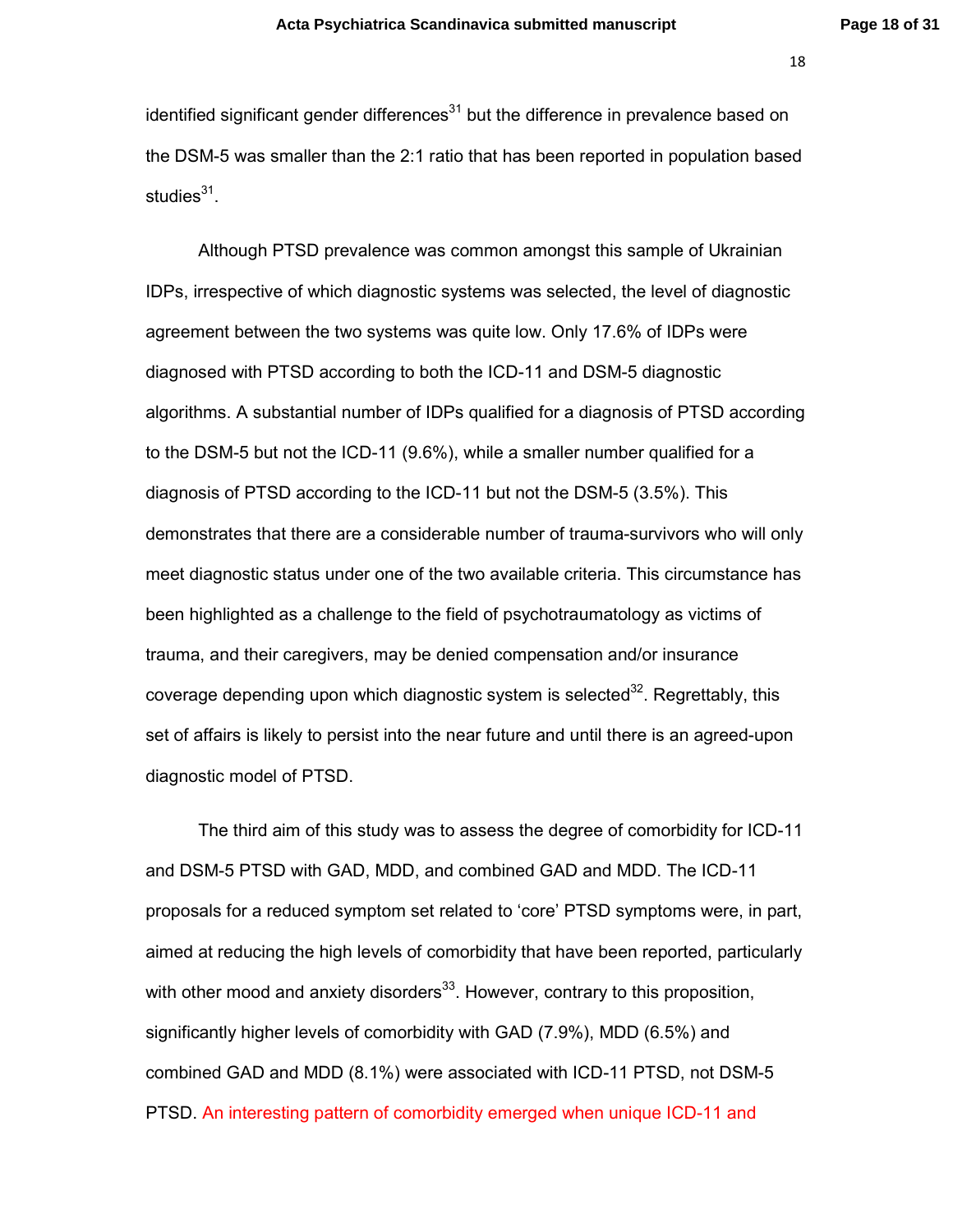DSM-5 PTSD cases were compared. The unique ICD-11 PTSD cases were associated with higher comorbidity rates for GAD and combined GAD and MDD, whereas unique cases of DSM-5 PTSD were associated with higher comorbidity rates for MDD. These findings suggest that ICD-11 PTSD shares more in common with anxiety disorders, while DSM-5 shares more in common with depressive disorders. These findings are congruent with theoretical proposals<sup>4</sup> and prior empirical results<sup>6</sup>.

The high levels of comorbidity, and the specific patterns of comorbidity, are difficult to interpret within a traditional categorical model of psychopathology where a focus on unique symptoms rather than trans-diagnostic symptoms should reduce comorbidity. However, these findings do make sense within a dimensional model of psychopathology. Recently, Kotov et al.<sup>34</sup> proposed the 'Hierarchical Taxonomy of Psychopathology' (HiTOP) model that is based on an abundance of empirical data indicating that psychiatric disorders cluster into meaningful superordinate latent factors (e.g., dimensions of 'Internalising', 'Externalising', and 'Thought Disorder')<sup>35-</sup>  $37$ . The HiTOP model considers diagnoses such as PTSD, GAD, and MDD as 'syndromes' occurring under the 'Distress' factor; a sub-factor subsumed by a superordinate 'Internalising' psychopathology dimension. This hierarchical model assumes a causal system similar to the factor analytic or 'effect' indicator model<sup>38</sup> which posits downward causal effects. This means that increased levels of Internalising psychopathology will increase the likelihood of higher levels of the 'Distress' sub-factor which will consequently result in increased scores in all of its 'indicators' (i.e., syndromes) such PTSD, GAD, and MDD. In other words, under the assumption of a dimensional model of psychopathology, high levels of comorbidity between PTSD, GAD, and MDD are unavoidable given their shared relationship to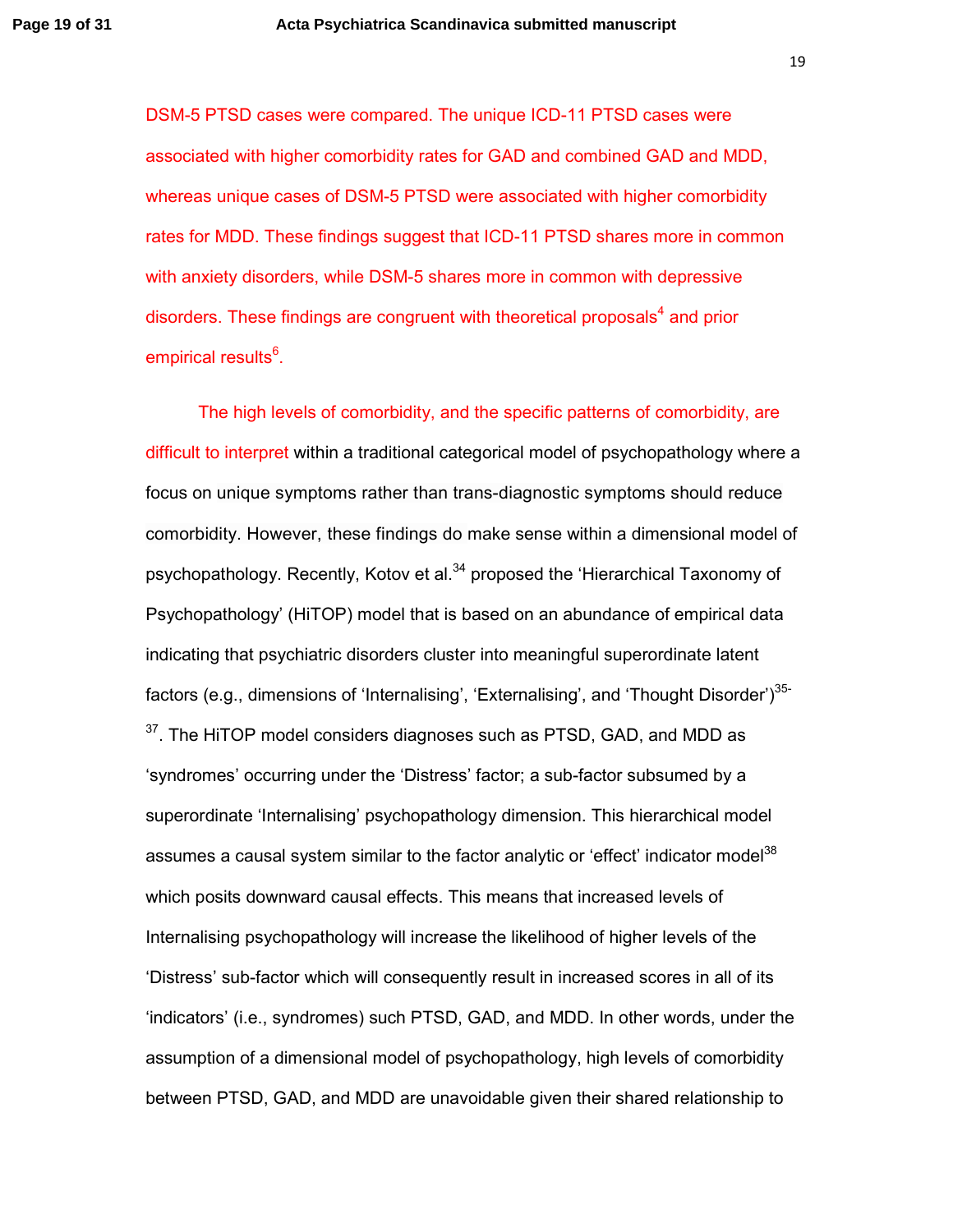an underlying latent variable (Internalizing). Furthermore, as in factor analytic models, when 'indicators' (e.g., PTSD) are measured with greater precision and less error (e.g., by focusing on 'core symptoms'), the observed covariation with other indicators (e.g., GAD, MDD) will inevitably increase. The objective of the revision to ICD-11 PTSD to reduce comorbidity with other 'Internalizing' disorders through a focus on core symptoms may therefore be unachievable given the assumptions associated with a categorical model of psychopathology.

There are two other factors that may help to explain the observed comorbidity rates. First, it is likely that exposure to traumatic stressors is an etiological risk factor not just for PTSD, but also for many other psychiatric conditions including depression and anxiety. As the ICD-11 model of PTSD reflects a more 'specific' disorder than DSM-5 PTSD, it is important that clinicians screen for other conditions such as GAD and MDD amongst trauma-exposed persons when adopting the use of the ICD-11 model of PTSD. Secondly, the current findings suggest that ICD-11 PTSD also represents a more 'severe' psychiatric disorder than DSM-5 PTSD. Consequently, an increased likelihood of diagnostic comorbidity associated with ICD-11 PTSD may be precisely what one should expect to observe.

 The study's fourth objective sought to determine if there are specific types of trauma that are differentially associated with ICD-11 and DSM-5 PTSD. When examining the relative relationships between each trauma type and risk of DSM-5 or ICD-11 PTSD, the traumatic events that were more strongly associated with ICD-11 PTSD included sexual assault, unwanted sexual contact, exposure to war, and exposure to severe human suffering; traumatic events that are widely recognised as the most distressing/impairing<sup>30,39</sup>. Furthermore, exposure to severe human suffering was found to significantly increase the likelihood of having a 'unique' ICD-11 PTSD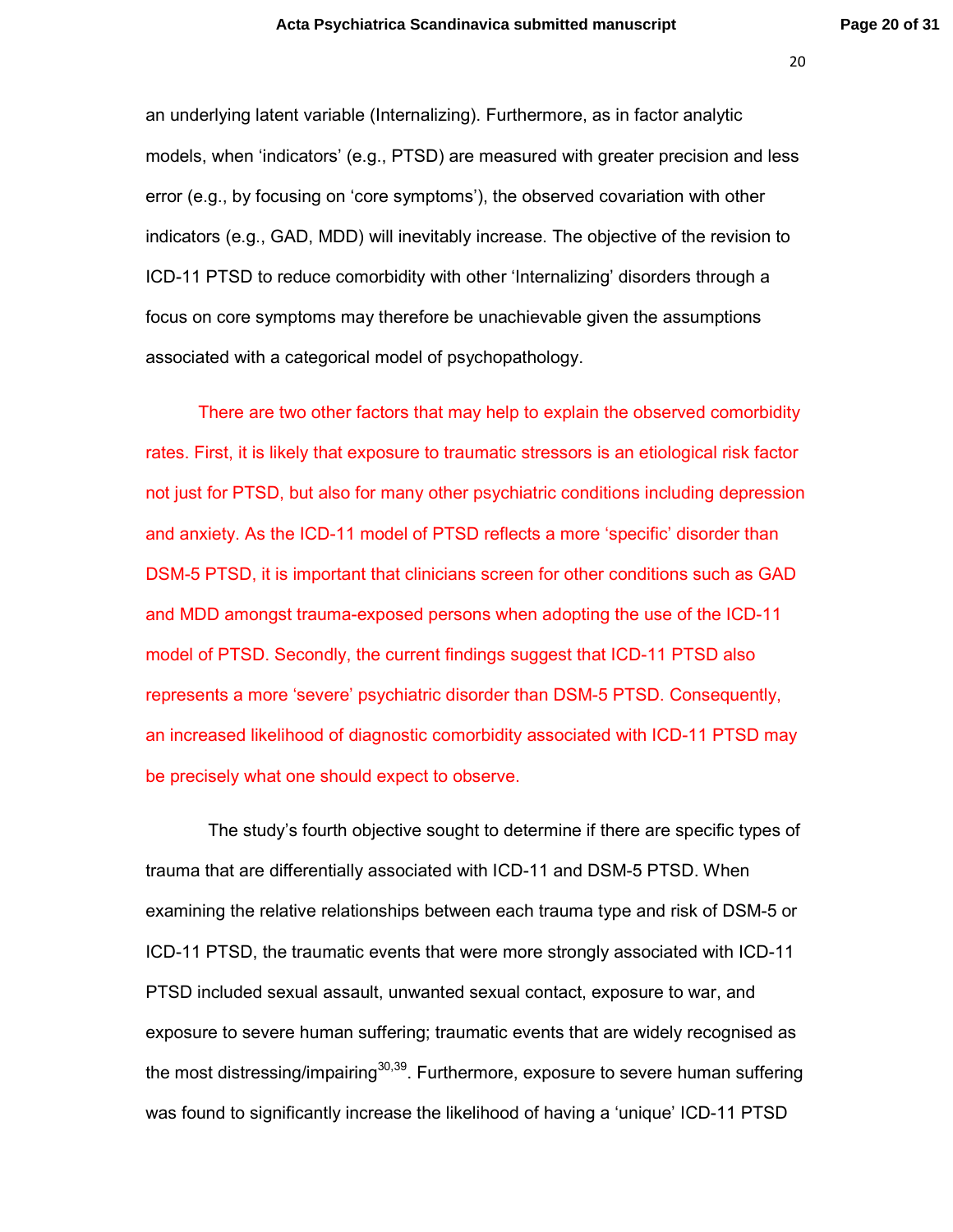diagnosis compared to a 'unique' DSM-5 PTSD diagnosis, whereas exposure to a transportation accident was found to decrease the likelihood of having a 'unique' ICD-11 PTSD diagnosis. Here again evidence was found to suggest that ICD-11 PTSD may be associated with increased scores on an underlying distress continuum.

Several limitations associated with the current study should be recognised. While the representative nature of the current sample is a key strength, the current findings may not generalize to IDP populations in culturally distinct contexts. The use of self-report measures to estimate prevalence and comorbidity rates may be considered sub-optimal as compared to the use of diagnostic interviews. It is possible therefore that estimates of the prevalence and comorbidity may be somewhat overestimated. However, for the purposes of the current study where we sought to compare DSM-5 and ICD-11 prevalence, and their comorbidity with GAD and MDD, this limitation was constant across all analyses meaning that current results are interpretable. Finally, it was not possible to assess comorbidity rates with disorders reflecting the 'Externalizing' and 'Thought Disorder' dimensions of psychopathology. It's possible that differences in comorbidity rates for ICD-11 and DSM-5 could vary depending upon which disorders are selected. Future research should therefore seek to estimate comorbidity with disorders reflecting traditional Externalizing psychopathology (e.g., addiction) and Thought Disorder psychopathology (e.g., schizophrenia).

In conclusion, a fundamental goal of the ICD-11 is that diagnoses be crossculturally relevant, particularly within low-resourced and/or humanitarian crisis situations. The current findings with Ukrainian IDPs provides initial evidence that the ICD-11 diagnosis of PTSD is meaningful in such a context. Our findings have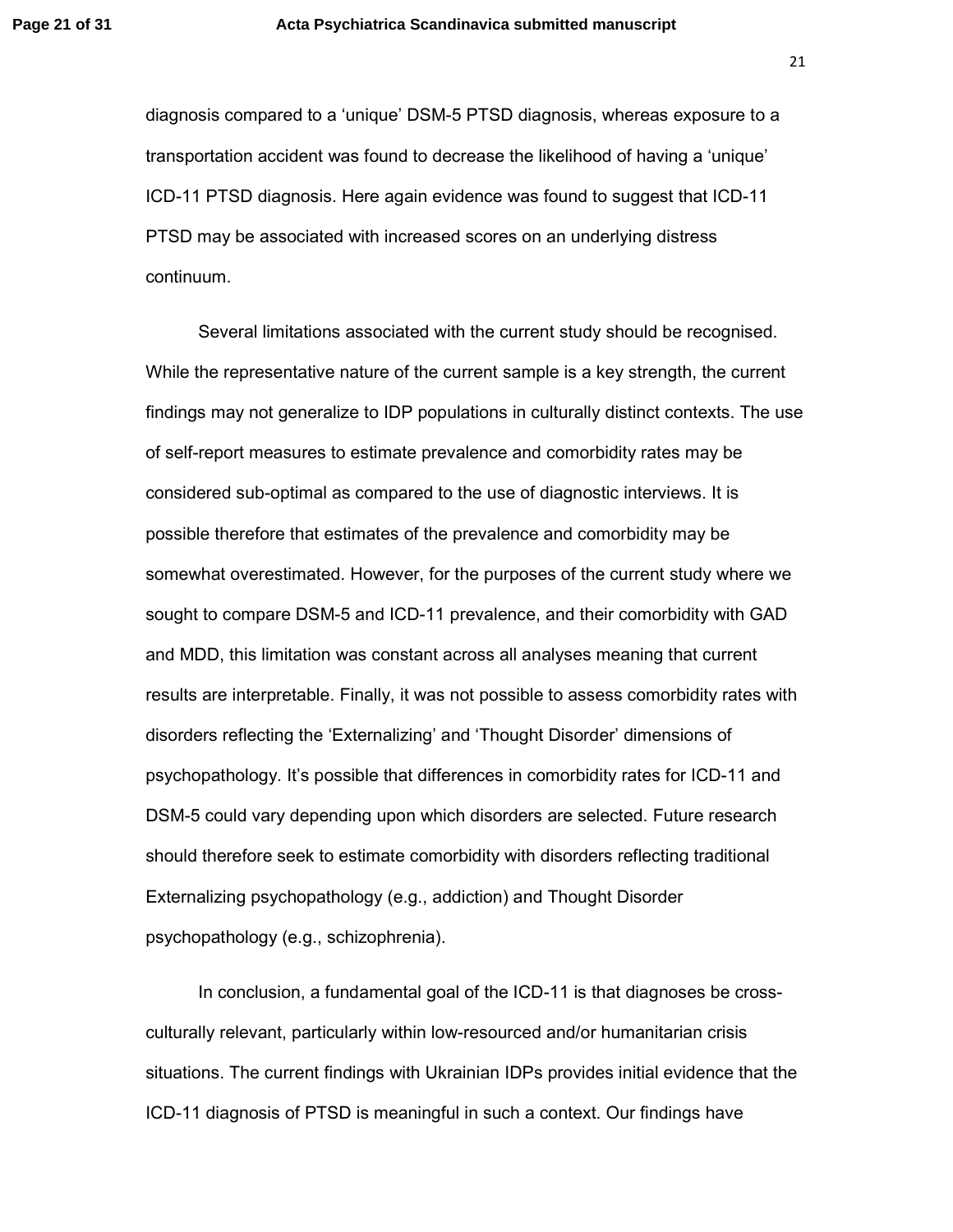important implications for clinicians working with IDPs. The ICD-11 diagnosis of PTSD is particularly helpful at detecting individuals experiencing higher levels of psychiatric distress and disability, and therefore those in the greatest need of clinical intervention. The ICD-11 model may therefore be considered optimal in humanitarian contexts where clinical resources are limited. However, clinicians should also be aware that the ICD-11 criteria will likely yield fewer diagnostic cases of PTSD compared to the DSM-5 criteria and should therefore screen for other psychiatric disorders that are common posttrauma.

## **References**

- 1. UNHCR. Global Trends Forced Displacement in 2016 [Available from: http://www.unhcr.org/globaltrends2016/]
- 2. World Bank Group, WHO, editors. Report of Proceedings of Event "Out of the Shadows: Making Mental Health a Global Development Priority." 2016; Washington, DC: World Bank Group.
- 3. American Psychiatric Association. Diagnostic and statistical manual of mental disorders, 5<sup>th</sup> ed. Washington DC: American Psychiatric Association, 2013.
- 4. Maercker A, Brewin CR, Bryant RA et al. Diagnosis and classification of disorders specifically associated with stress: proposals for ICD-11. World Psychiatry 2013;12:198-206.
- 5. Galatzer-Levy IR, Bryant RA. 636,120 ways to have posttraumatic stress disorder. Perspect Psychol Sci 2013;8:651-62.
- 6. O'Donnell ML, Alkemade N, Nickerson A et al. Impact of the diagnostic changes to post-traumatic stress disorder for DSM-5 and the proposed changes to ICD-11. Br J Psychiatry 2014;205:230-5. doi: 10.1192/bjp.bp.113.135285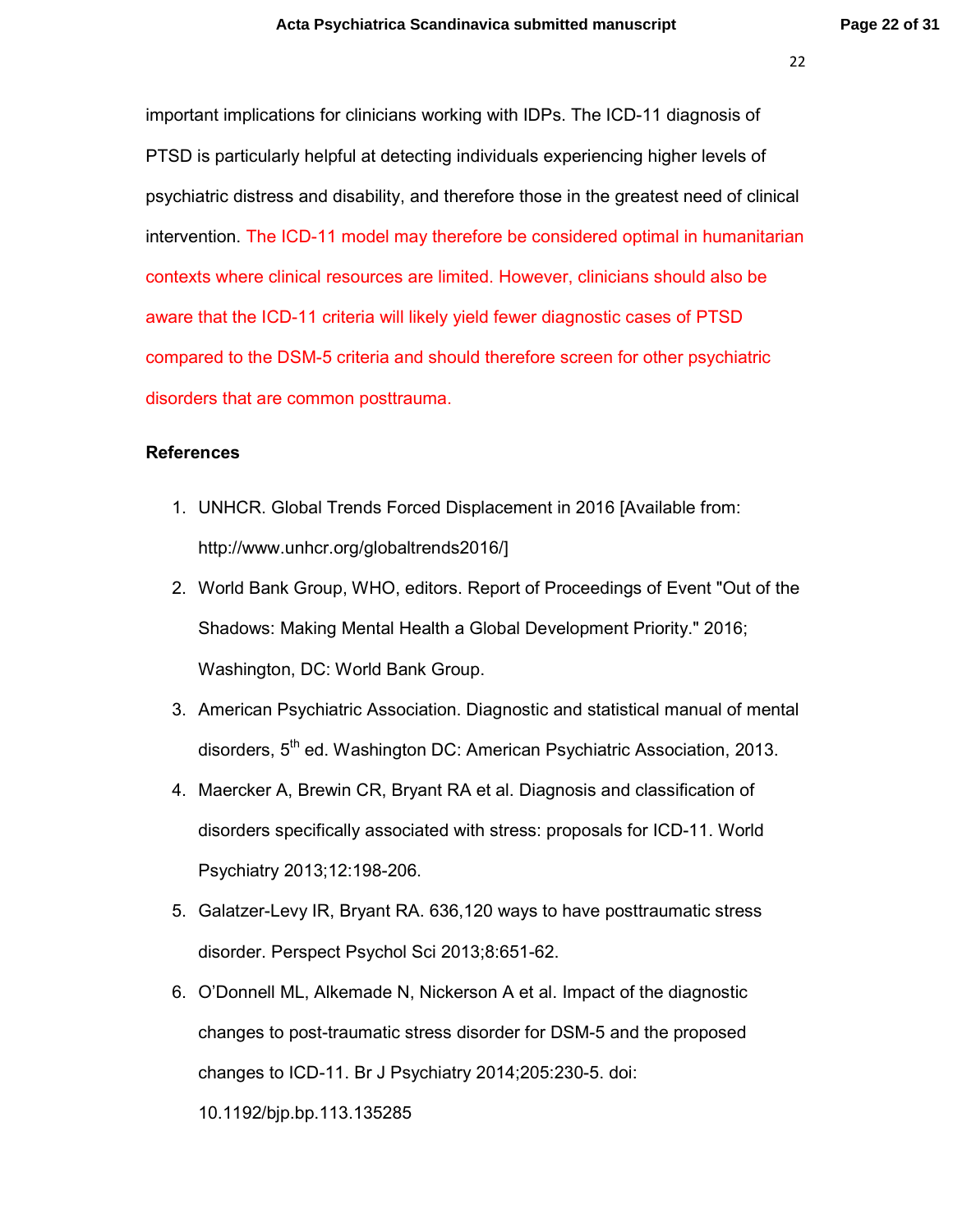7. Hafstad GS, Thoresen S, Wentzel-Larsen T, Maercker A, Dyb G. PTSD or not PTSD? Comparing the proposed ICD-11 and the DSM-5 PTSD criteria among young survivors of the 2011 Norway attacks and their parents. Psychol Med 2017;47:1283-91. doi: 10.1017/S0033291716002968

8. Hyland P, Shevlin M, McNally S, Murphy J, Hansen M, Elklit A. Exploring differences between the ICD-11 and DSM-5 models of PTSD: Does it matter which model is used? J Anxiety Disord 2016;37*:*48-53. doi: 10.1016/j.janxdis.2015.11.002

- 9. Wisco BE, Miller MW, Wolf EJ et al. The impact of proposed changes to ICD-11 on estimates of PTSD prevalence and comorbidity. Psychiatry Res 2016;240: 226-33. doi: http://dx.doi.org/10.1016/j.psychres.2016.04.043
- 10. Hansen M, Hyland P, Armour C, Elklit A, Shevlin, M. Less is more? Assessing the validity of the ICD-11 model of PTSD across multiple trauma samples. Eur J Psychotraumatol 2015;6: 28766. doi: http://dx.doi.org/10.3402/ejpt.v6.28766
- 11. Hyland P, Shevlin M, Brewin CR et al. Factorial and discriminant validity of ICD-11 PTSD and CPTSD using the new International Trauma Questionnaire. Acta Psychiatr Scand 2017;In Press.
- 12. Stein DJ, McLaughlin KA, Koenen KC et al. DSM-5 and ICD-11 definitions of posttraumatic stress disorder: investigating "narrow" and "broad" approaches. Depress Anxiety 2014;31:494-505. doi: 10.1002/da.22279.
- 13. Cloitre M, Roberts NP, Bisson JI, Brewin CR. The International Trauma Questionnaire (ITQ). Unpublished Measure.
- 14. Karatzias T, Shevlin M, Fyvie C, Hyland P, Efthymiadou E, Wilson D, Roberts N, Bisson JI, Brewin CR, Cloitre M. An initial psychometric assessment of an ICD-11 based measure of PTSD and complex PTSD (ICD-TQ): Evidence of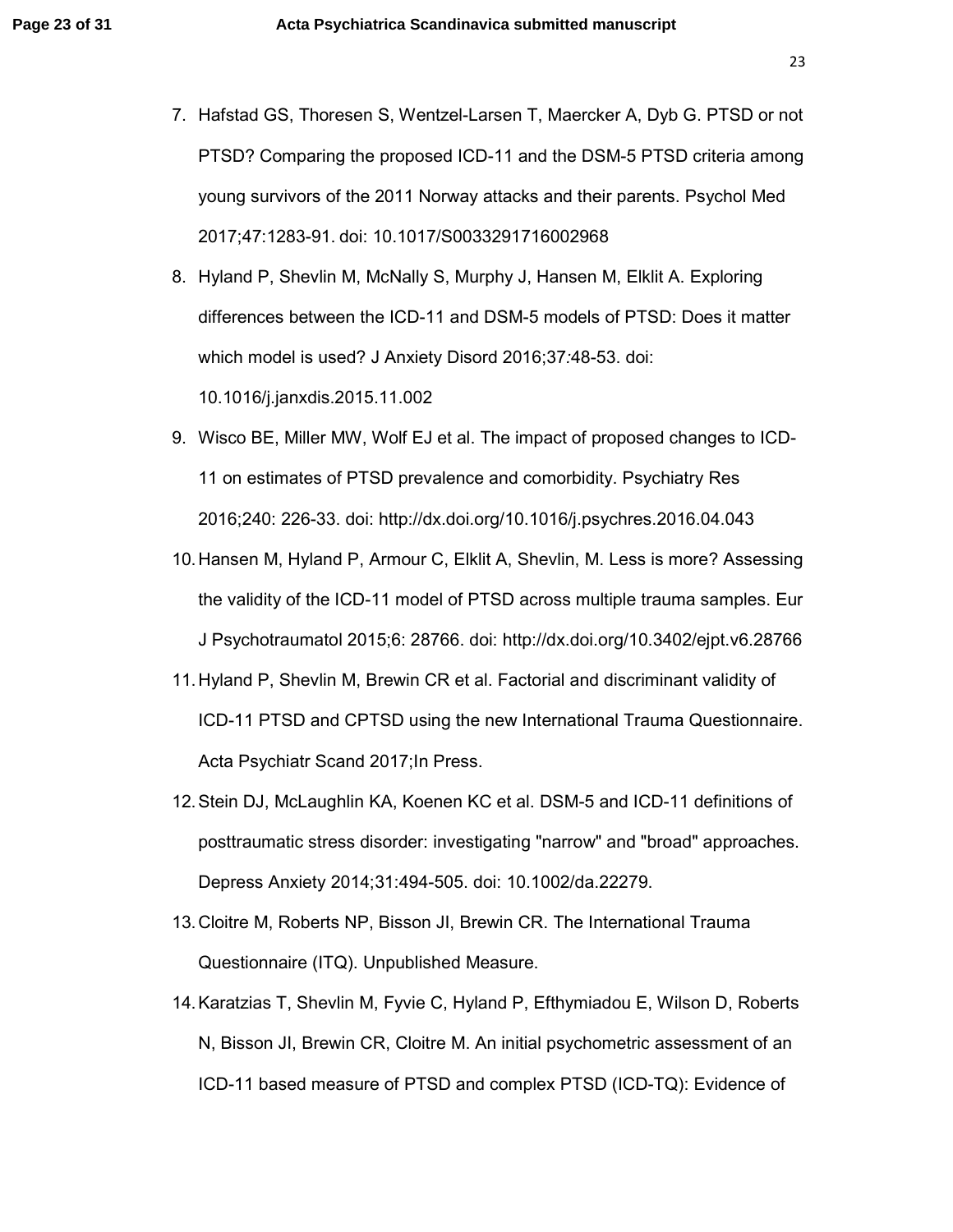construct validity. J Anxiety Disord 2016;44:73-9. doi:

http://dx.doi.org/10.1016/j.janxdis.2016.10.009

- 15. Murphy S, Elklit A, Dokkedahl S, Shevlin M. Testing the validity of the proposed ICD-11 PTSD and complex PTSD criteria using a sample from Northern Uganda. Eur J Psychotraumatol 2015;7:32678. doi: http://dx.doi.org/10.3402/ejpt.v7.32678
- 16. Roberts B, Makhashvili N, Javakhishvili J, Karachevsky A, Kharchenko N, Shpiker M, Richardson E. Mental health care utilisation among internally displaced persons in Ukraine: results from a nation-wide survey. Epidemiol Psychiatr Sci 2017;In Press.
- 17. Fisher RH, Ick T, Grasso M, Vaudrey J, McFarland W. Resource Guide: Time Location Sampling (TLS). San Francisco: San Francisco Department of Public Health, 2007.
- 18. Deng F. Guiding principles on internal displacement. New York: United Nations, 1998.
- 19. Weathers FW, Blake DD, Schnurr PP, Kaloupek DG, Marx BP, Keane TM. The PTSD Checklist for *DSM-5* (PCL-5). Instrument available from the National Center for PTSD at www.ptsd.va.gov
- 20. Bovin MJ, Marx BP, Weathers FW, Gallagher MW, Rodriguez P, Schnurr PP, Keane TM. Psychometric properties of the PTSD Checklist for Diagnostic and Statistical Manual of Mental Disorders-Fifth Edition (PCL-5) in veterans. Psychol Assess 2016;28:1379-91. doi: 10.1037/pas0000254
- 21. Weathers FW, Blake DD, Schnurr PP, Kaloupek DG, Marx BP, Keane TM. *The Life Events Checklist for DSM-5* (LEC-5), 2013. Instrument available from the National Center for PTSD at www.ptsd.va.gov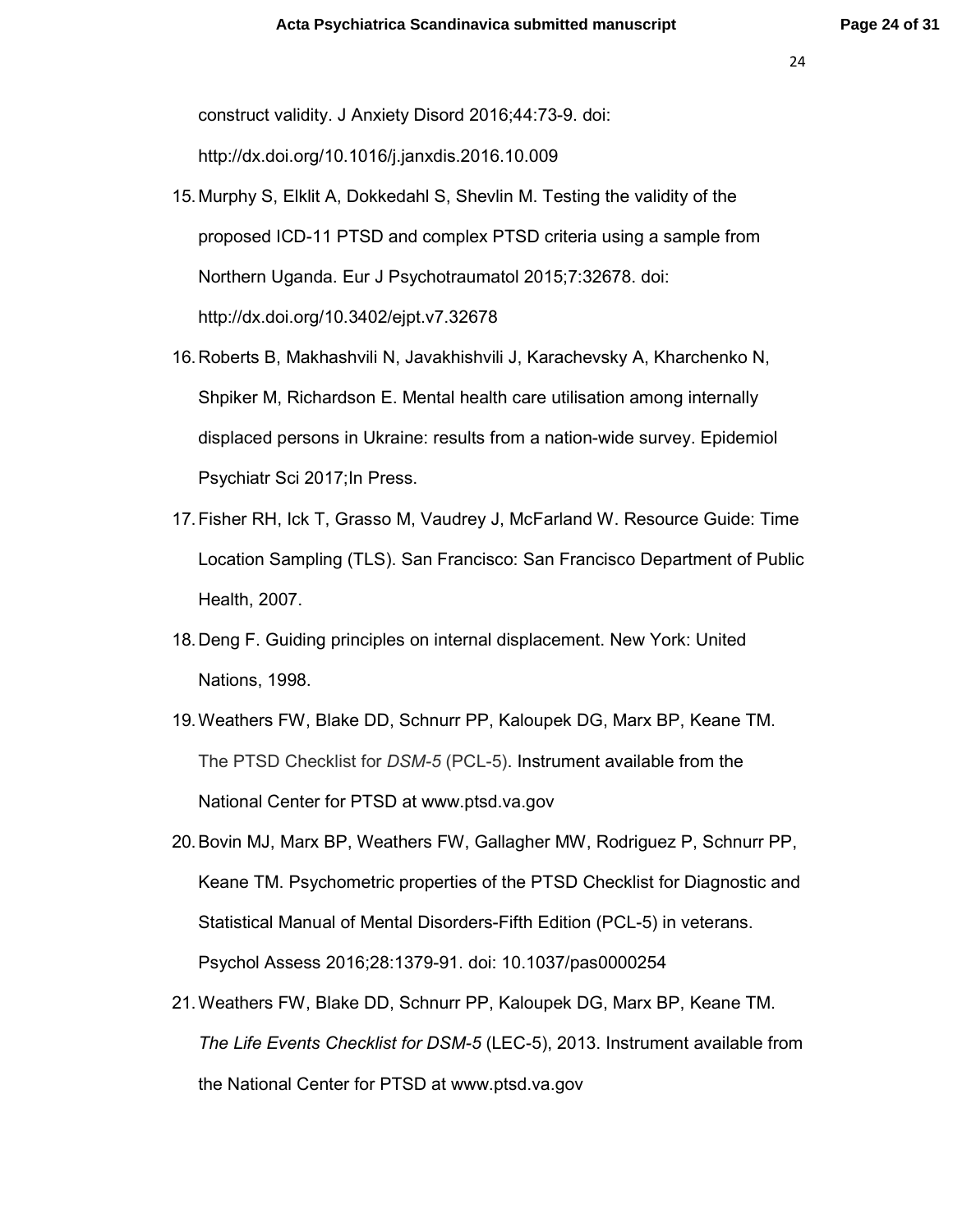- 22. Spitzer RL, Kroenke K, Williams JB, Lowe B. A brief measure for assessing generalized anxiety disorder: the GAD-7. Arch Intern Med 2006;166:1092-7. doi: 10.1001/archinte.166.10.1092
- 23. Kroenke K, Spitzer RL, Williams JB, Lowe B. The Patient Health Questionnaire Somatic, Anxiety, and Depressive Symptom Scales: a systematic review. Gen Hosp Psychiatry 2010;32:345-59. doi: 10.1016/j.genhosppsych.2010.03.006.
- 24. Kroenke K, Spitzer RL, Williams JBW. The PHQ-9: Validity of a brief depression severity measure. J Gen Intern Med 2001;16:606-13. doi: 10.1046/j.1525-1497.2001.016009606.x
- 25. Manea L, Gilbody S, McMillan D. A diagnostic meta-analysis of the Patient Health Questionnaire-9 (PHQ-9) algorithm scoring method as a screen for depression. Gen Hosp Psychiatry 2015;37:67-75. doi:

10.1016/j.genhosppsych.2014.09.009

- 26. World Health Organization. World Health Organization Disability Assessment Schedule II, 2001. Available at: www.who.int/icidh/whodas/. Accessed on: 27 April, 2017.
- 27. Andrews G, Kemp A, Sunderland M, Von Korff M, Ustun TB. Normative data for the 12 item WHO Disability Assessment Schedule 2.0. PLoS One 2009;4:e8343. Doi: https://doi.org/10.1371/journal.pone.0008343
- 28. Van Ommeren M, Sharma B, Thapa S, Makaju R, Prasain D, Bhattarai R, De Jong J. Preparing instruments for transcultural research: Use of the translation monitoring form with Nepali-speaking Bhutanese refugees. Transcultural Psychiatry 1999;36:285-301.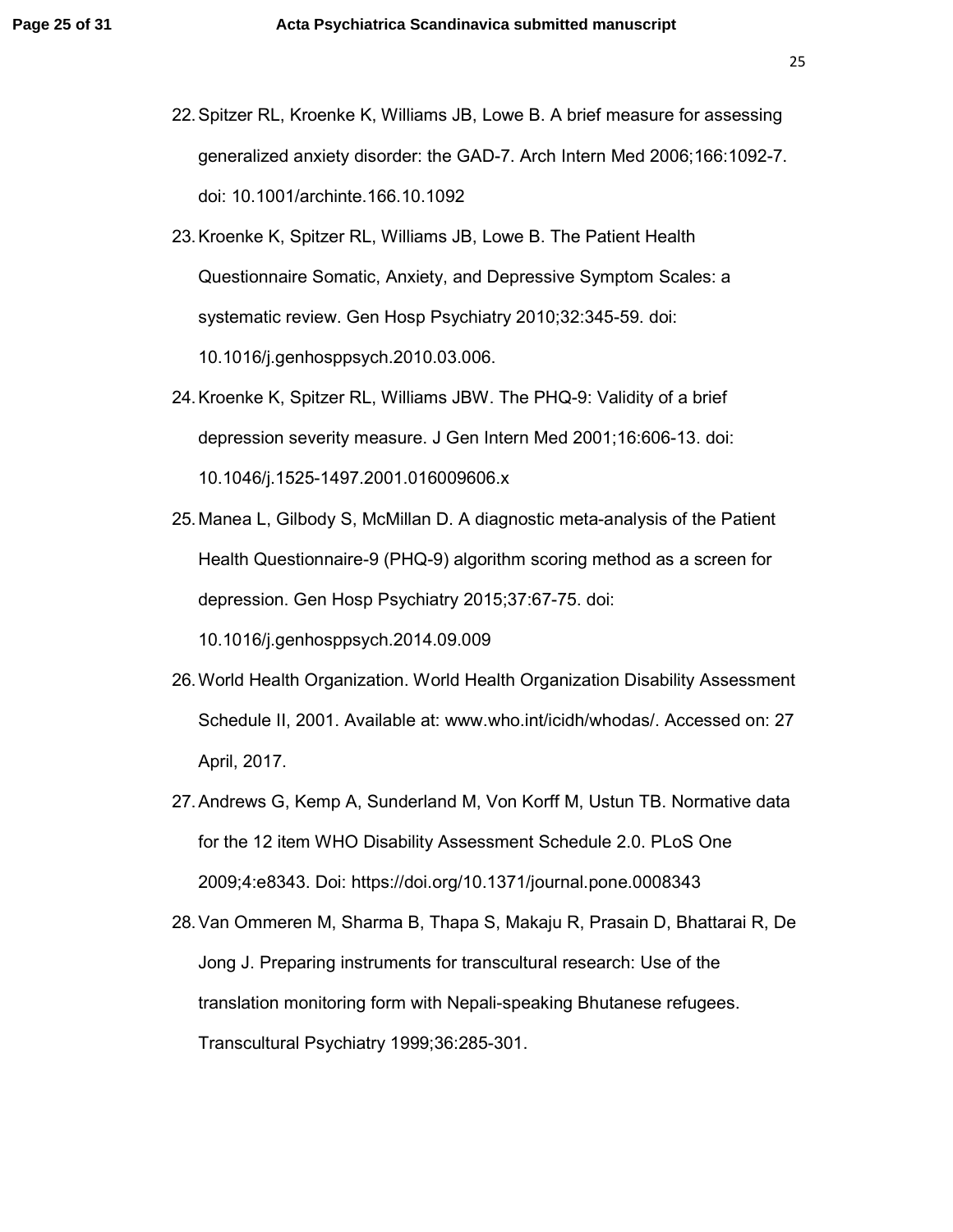29. Cohen J. A Coefficient of Agreement for Nominal Scales. Educ Psychol Meas 1960: 20:37-46.

http://dx.doi.org/10.1177/001316446002000104

30. McHugh ML. Interrater reliability: the kappa statistic. Biochemia Medica. 2012;22(3):276-282.

31. Tolin DF, Foa EB. Sex differences in trauma and posttraumatic stress disorder: A quantitative review of 25 years of research. Psychol Bull 2006;132:959–92.

- 32. Kessler RC, Berglund P, Delmer O, Jin R, Merikangas KR, Walters EE. Lifetime prevalence and age-of-onset distributions of DSM-IV disorders in the National Comorbidity Survey Replication. Arch Gen Psychiatry 2005;62*:*593- 602.
- 33. Bisson JI. What happened to harmonization of the PTSD diagnosis? The divergence of ICD11 and DSM5. Epidemiol Psychiatr Sci 2013;22:205-7. doi: 10.1017/S2045796013000164
- 34. Kotov R, Krueger RF, Watson D et al. The Hierarchical Taxonomy of Psychopathology (HiTOP): A Dimensional Alternative to Traditional Nosologies. Journal of Abnormal Psychology, 2017;126:454-77. Doi: http://dx.doi.org/10.1037/abn0000258
- 35. Markon KE, Krueger RF, Watson D. Delineating the structure of normal and abnormal personality: An integrative hierarchical approach. J Pers Soc Psychol 2005;88:139–157. Doi: http://dx.doi.org/10.1037/0022-3514.88.1.139
- 36. Kotov R, Ruggero CJ, Krueger RF, Watson D, Yuan Q, Zimmerman M. New dimensions in the quantitative classification of mental illness. Arch Gen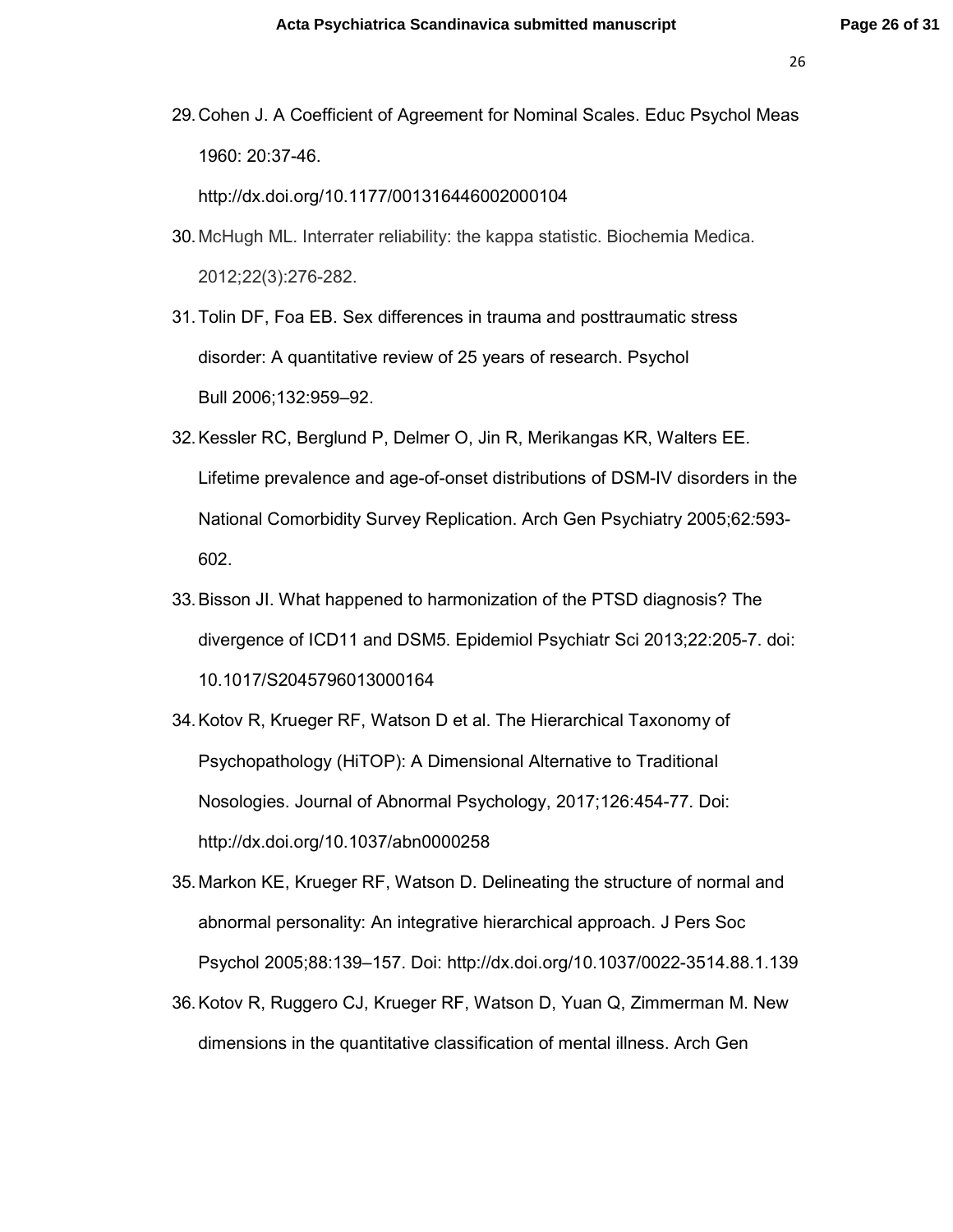Psychiatry 2011;68:1003–11. Doi:

http://dx.doi.org/10.1001/archgenpsychiatry.2011.107

- 37. Caspi A, Houts RM, Belsky, DW. The p factor: One general psychopathology factor in the structure of psychiatric disorders? Clin Psychol Sci 2014;2:119– 137. Doi: http://dx.doi.org/10.1177/2167702613497473
- 38. Bollen K, Lennox R. Conventional wisdom on measurement: A structural equation perspective. Psychol Bull 1991;110:305-14.
- 39. Hyland P, Murphy J, Shevlin M et al. Variation in post-traumatic response: The role of trauma type in predicting ICD-11 PTSD and CPTSD symptoms. Soc Psychiatry Psychiatr Epidemiol 2017;52:727-736. doi: 10.1007/s00127- 017-1350-8.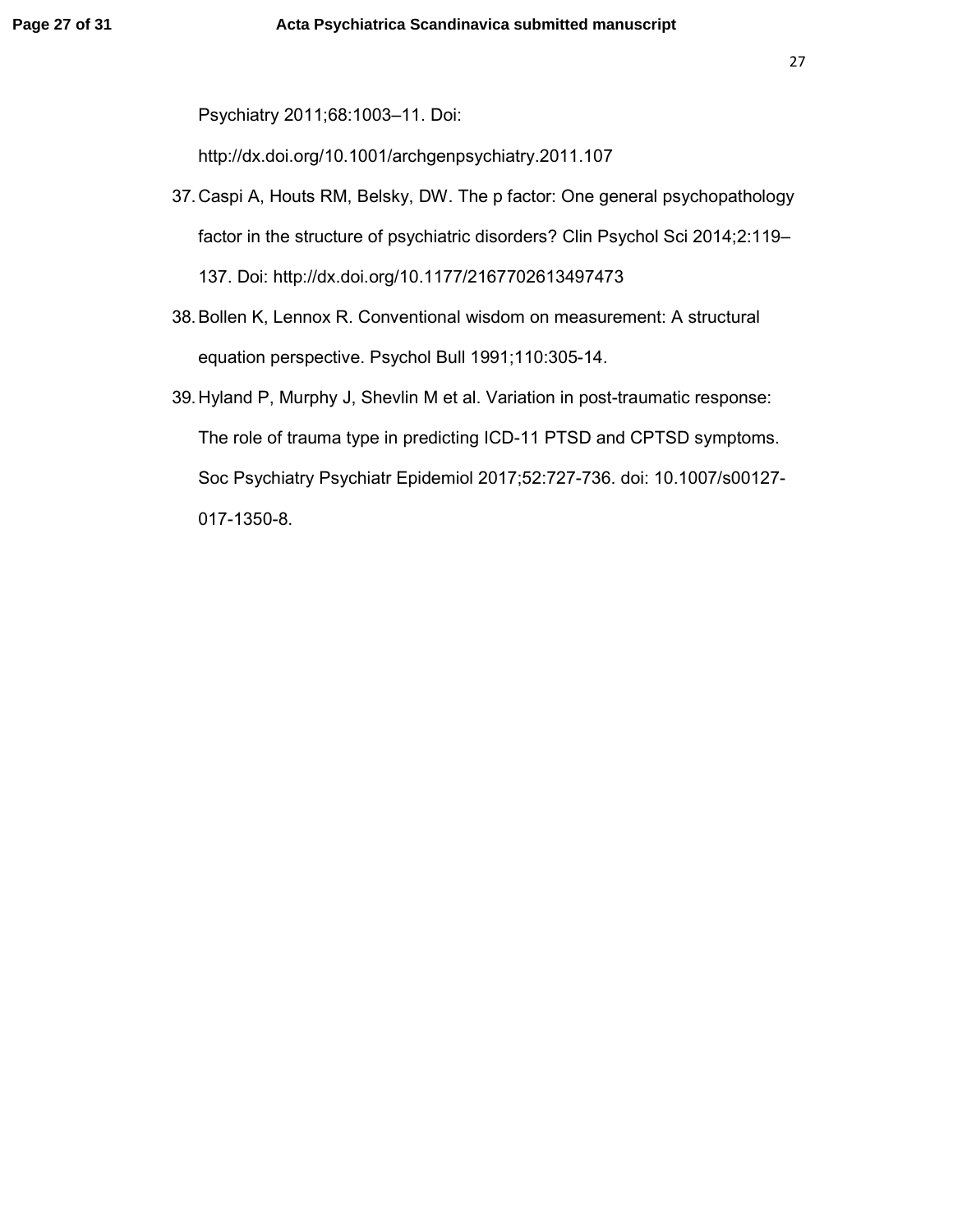| PTSD diagnosis | Male        | Female      | Total       | $\chi^2$ (df) p |
|----------------|-------------|-------------|-------------|-----------------|
|                | $N = 677$   | $N = 1423$  | $N = 2100$  |                 |
|                |             |             |             |                 |
| DSM-5          | 133 (23.1%) | 442 (31.1%) | 575 (27.4%) | 30.07(1) < 001  |
| $ICD-11$       | 87 (13.1%)  | 350 (24.6%) | 438 (21.0%) | 36.30(1) < .001 |

Table 1. Probable PTSD Prevalence based on DSM-5 and ICD-11.

Note:  $\chi^2$  = chi-square test, df = degrees of freedom, p = level of statistical significance.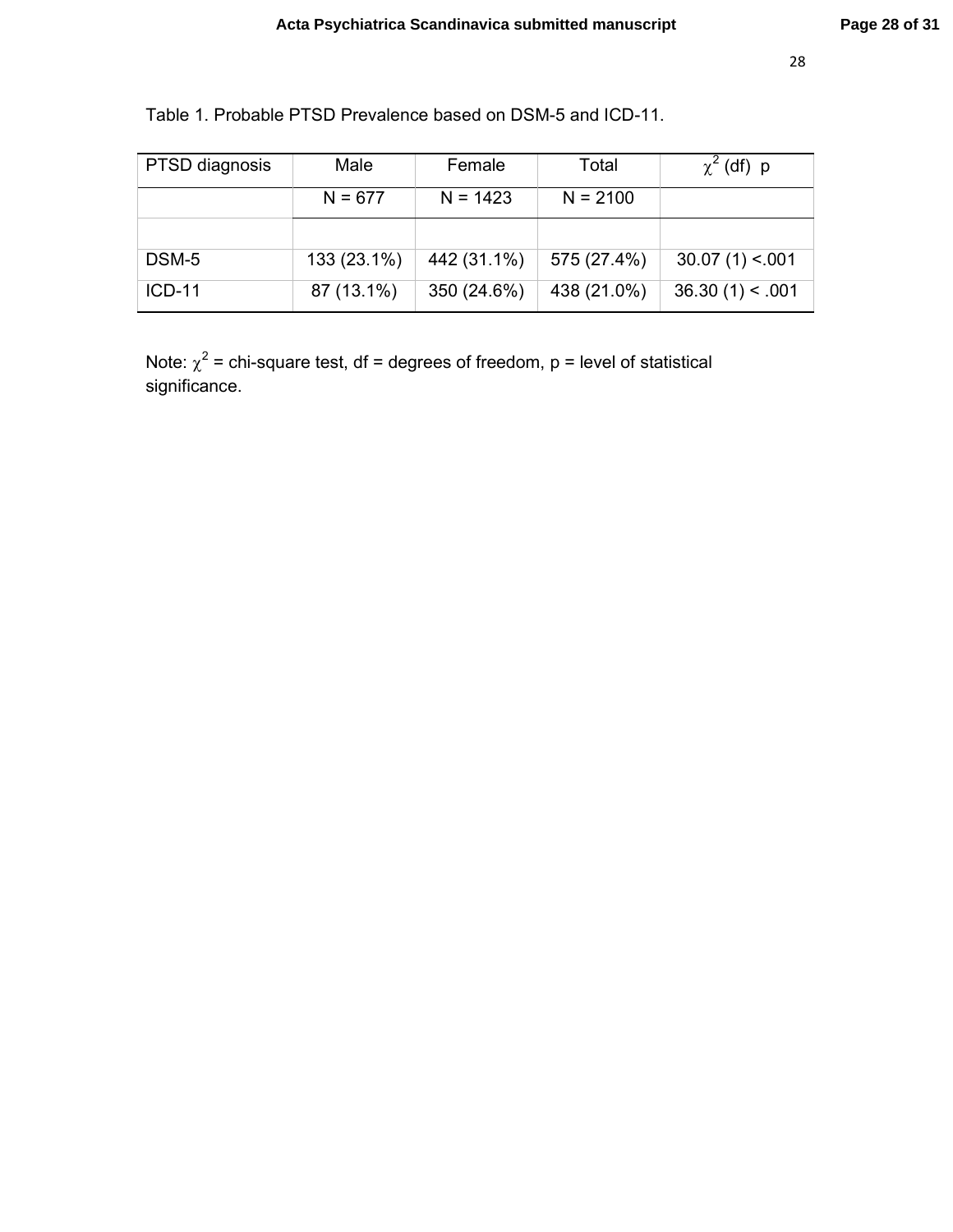# Table 2. Comorbidity of DSM-5 and ICD-11 PTSD with Generalized Anxiety Disorder

| PTSD diagnosis                                                | % with GAD | % with MDD | % with GAD and |  |
|---------------------------------------------------------------|------------|------------|----------------|--|
|                                                               |            |            | <b>MDD</b>     |  |
| Comorbidity rates for ICD-11 and DSM-5 PTSD                   |            |            |                |  |
| <b>ICD-11</b>                                                 | 54.6%      | 64.3%      | 43.2%          |  |
| DSM-5                                                         | 46.7%      | 57.7%      | 35.0%          |  |
| <b>Difference</b>                                             | $7.9\%$ *  | $6.5\%$ *  | $8.1\%$ *      |  |
| Comorbidity rates for 'unique' cases of ICD-11 and DSM-5 PTSD |            |            |                |  |
| Unique ICD-11                                                 | 29.3%      | 34.6%      | 22.8%          |  |
| Unique DSM-5                                                  | 25.5%      | 36.6%      | 15.9%          |  |
| <b>Difference</b>                                             | $3.8\%$ *  | $2.0\%$ *  | $6.9\%$ *      |  |

Note: GAD = Generalised Anxiety Disorder; MDD= Major Depressive Disorder; \* all differences are statistically significant (p < .05).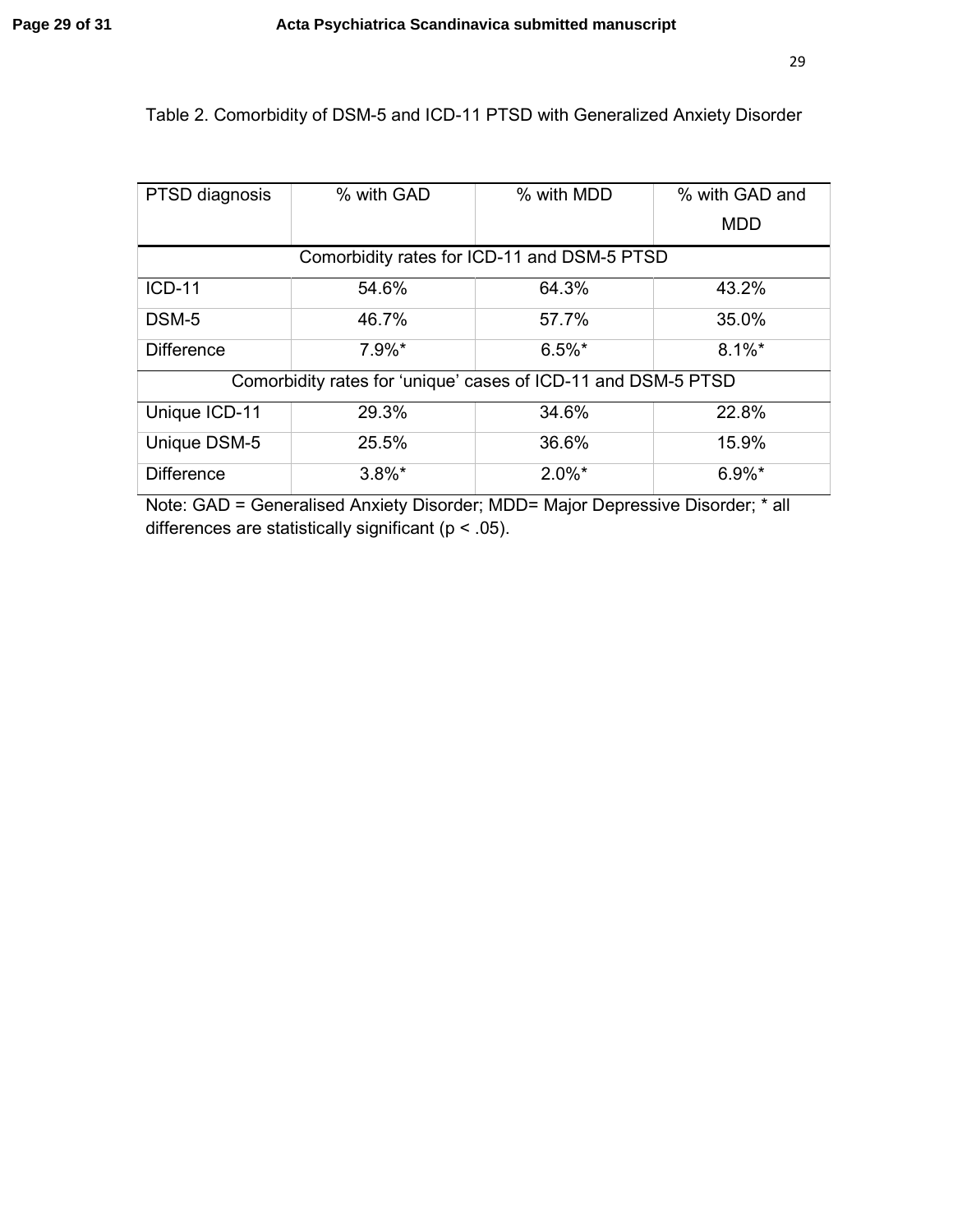DSM-5 and ICD-11 PTSD <sup>30</sup>

Table 3. Association Between Trauma Exposure and Probable DSM-5 and ICD-11 PTSD.

|                                                                                                                           | $N$ (%) exposed | <b>DSM-5 PTSD</b>       | ICD-11 PTSD                     | Unique ICD-11<br>PTSD <sup>a</sup> |
|---------------------------------------------------------------------------------------------------------------------------|-----------------|-------------------------|---------------------------------|------------------------------------|
| Life Event                                                                                                                |                 | OR (95% CI)             | OR (95% CI)                     | OR (95% CI)                        |
| Natural disaster (for example, flood,<br>1.<br>hurricane, tornado, earthquake)                                            | 98 (4.5%)       | $2.06(1.36-3.11)^{*}$   | $1.59(1.01-2.50)^{*}$           | $.72$ (.25-2.06)                   |
| Fire or explosion<br>2.                                                                                                   | 637 (29.0%)     | $1.39(1.13 - 1.70)^{*}$ | $1.68$ (1.35-2.10)*             | $1.19(.66-2.15)$                   |
| Transportation accident (for example,<br>3.<br>car accident, boat accident, train<br>wreck, plane crash)                  | 204 (9.3%)      | $1.87(1.38-2.54)^{*}$   | $1.50(1.07 - 2.10)^{*}$         | $.22$ (.06-.85) <sup>*</sup>       |
| Serious accident at work, home, or<br>4.<br>during recreational activity                                                  | 286 (13.0%)     | $1.86(1.43 - 2.42)^{*}$ | $1.43(1.07-1.91)^{*}$           | $.45(.19-1.05)$                    |
| 5.<br>Exposure to toxic substance<br>(for<br>chemicals,<br>example,<br>dangerous<br>radiation)                            | 64 (2.9%)       | $1.82$ (1.09-3.06)*     | $1.21(.67-2.18)$                | $.49$ $(.11-2.08)$                 |
| Physical assault (for example, being<br>6.<br>attacked, hit, slapped, kicked, beaten<br>up)                               | 261 (11.9%)     | $2.38(1.82 - 3.12)^{*}$ | $2.04$ (1.53-2.73) <sup>*</sup> | $.60$ $(.26-1.38)$                 |
| Assault with a weapon (for example,<br>7.<br>being shot, stabbed, threatened with a<br>knife, gun, bomb)                  | 272 (12.4%)     | $1.56(1.19-2.05)^{*}$   | $1.73$ (1.30-2.31) <sup>*</sup> | 1.42 (.67-2.99)                    |
| Sexual assault (rape, attempted rape,<br>8.<br>made to perform any type of sexual act<br>through force or threat of harm) | 54(2.5)         | $2.95(1.71-5.09)^{*}$   | $3.66$ (2.12-6.32) <sup>*</sup> | 1.78 9.43-7.31)                    |
| Other unwanted or uncomfortable<br>9.<br>sexual experience                                                                | 49 (2.2%)       | $2.07(1.15-3.75)^{*}$   | $3.28$ (1.82-5.92)*             | 4.54 (.73-28.25)                   |
| 10. Combat or exposure to a war-zone (in<br>the military or as a civilian)                                                | 1566 (71.3%)    | $.97(.79-1.20)$         | $1.28(1.01-1.63)^{*}$           | $1.36$ $(.76-2.43)$                |
| 11. Captivity<br>(for<br>being<br>example,<br>kidnapped, abducted, held hostage,<br>prisoner of war)                      | 43 (2.0%)       | $1.15(.59-2.22)$        | $1.30(.65-2.61)$                | $.22$ (.00-48.26)                  |